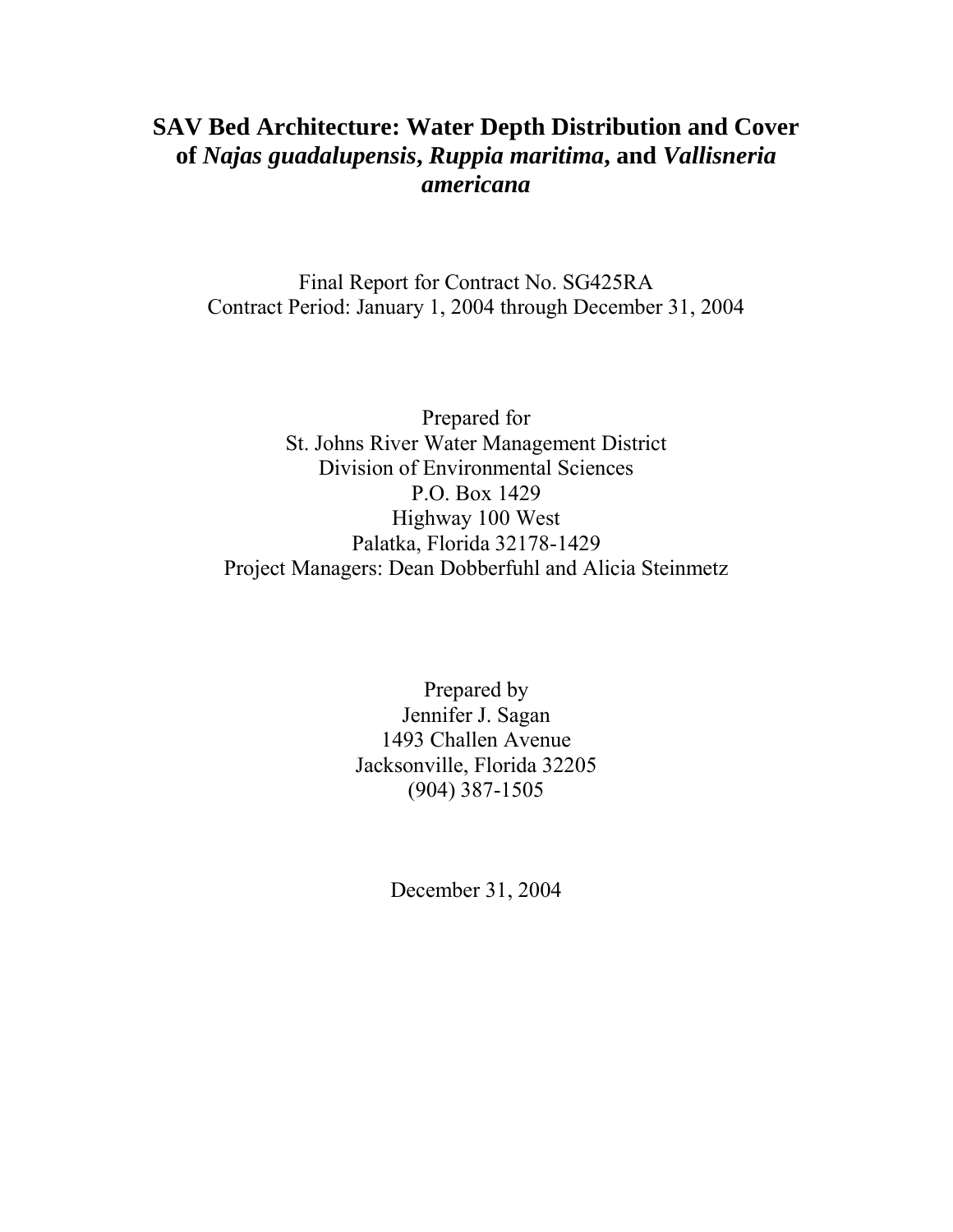1. Introduction

The St. Johns River is a 500 km long, north-flowing, blackwater river located within the upper eastern extent of peninsular Florida, USA. The lower 131 km of the St. Johns River includes the St. Johns estuary and a tidal, freshwater reach which, collectively, are called the Lower St. Johns River (LSJR). The LSJR begins just north of Little Lake George and flows north through the city of Jacksonville where it turns eastward and empties into the Atlantic Ocean at Mayport, Florida. (Fig.1). Along the shores of the predominantly broad  $(5 \text{ km})$  and shallow  $(< 4 \text{ m})$  LSJR are hundreds of kilometers of potential littoral shelves (water depth  $\leq 1$  m), many of which are populated by meadows of submerged aquatic vegetation (SAV) (Bartram, 1773; DeMort, 1991; Sagan, 2003a).

Ten species of freshwater and brackish angiosperms as well as two charophyte genera are routinely seen along the littoral shelves of the LSJR during field surveys. An analysis of field data collected from 1998 through 2003 found *Vallisneria americana* Michx. was the dominant species basin-wide (Sagan 2003a). *V. americana* appeared on 84% of the transects with SAV. It accounted for 66.7% of the total SAV cover. Two other dominant species included *Najas guadalupensis* (spreng.) Magnus and *Ruppia maritima* L. They accounted for 16.4% and 8.3%, respectively, of total cover. *R. maritima* was notable because it was the only halophyte present within the river.

SAV habitat is crucial to the maintenance of a balanced ecosystem, providing refuge, food, habitat, and nursery sites for an assemblage of aquatic organisms including the endangered West Indian manatee (*Trichechus manatus*) (White et al., 2002). Many of these organisms, such as largemouth bass, catfish and blue crab are of substantial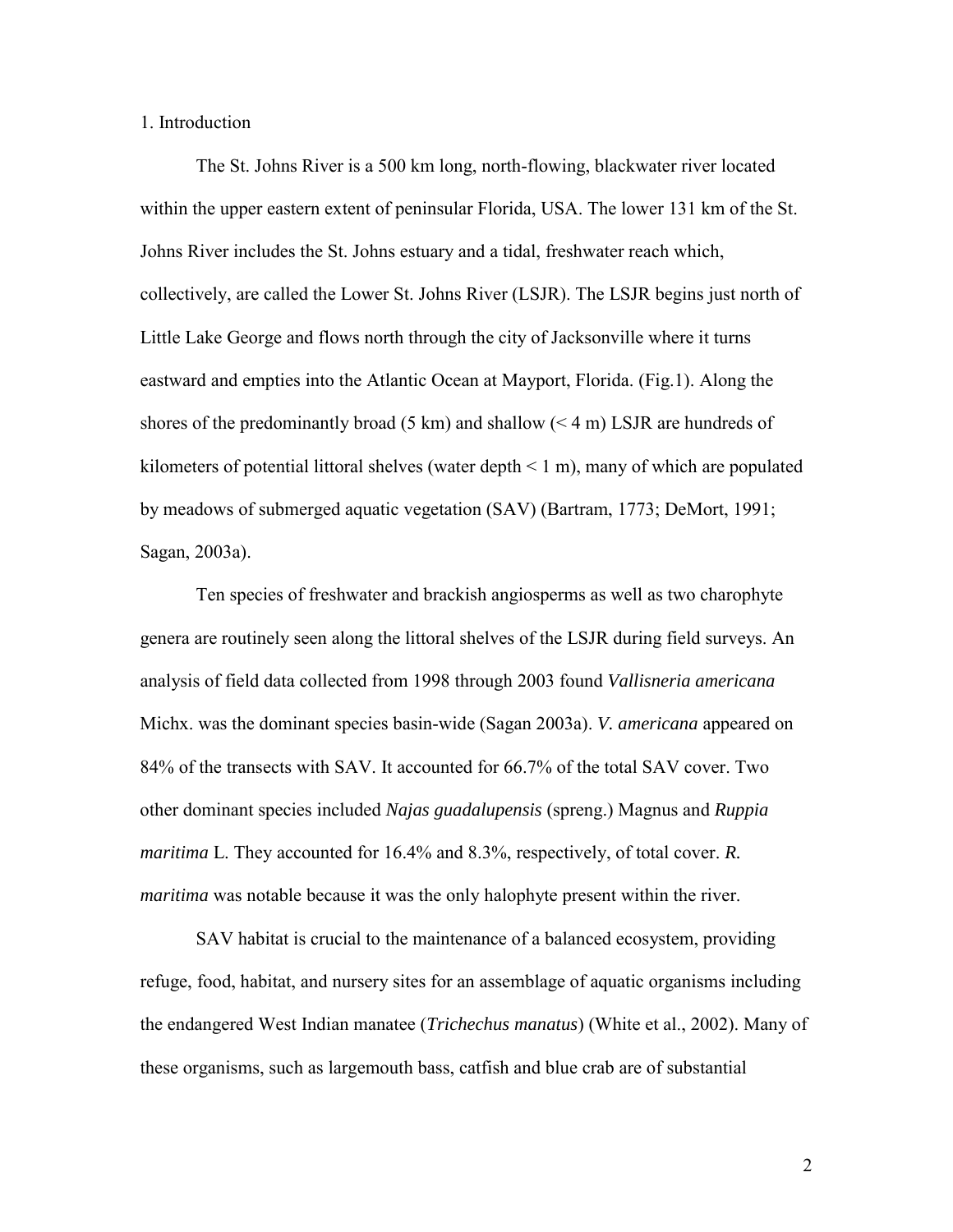recreational and commercial value within the LSJR (Watkins, 1995).

However, many stressors to SAV exist in the LSJR ecosystem. Light attenuation is thought to be an important factor limiting SAV distribution and abundance throughout the LSJR. High color, epiphytic and planktonic algae blooms, and suspended solids, increase the level of light attenuation within the water column and often characterize the LSJR. An additional stressor to SAV was seen during 1999 – 2001, when droughtinduced increases in salinity had deleterious effects on the SAV in the lower reach of the river (Sagan 2003a).

Many of these stressors limiting SAV distribution are anthropogenic in origin, and therefore potentially manageable. It would be useful to obtain maximum water depth distribution of dominant species at current light attenuation thresholds in order to establish habitat requirements for SAV. The objective of this paper was to determine if there were differences in the depth distribution between the three dominant SAV species and whether distribution varied according to season. In addition, within-bed distribution (bed architecture) of these species was obtained.

#### 2. Materials and Methods

2.1 Monitoring Sites and Data Collection Frequency

 Since fall 2000, four years of seasonal SAV data were collected at seven permanent monitoring sites within the LSJRB (Figure 2). The seven sites include, in decreasing latitudinal order, Bolles School (BOL), Buckman (BUC), Moccasin Slough (MOC), Doctors Lake (DRL), Scratch Ankle (SCA), Rice Creek (RIC), and Crescent Lake (CRL). BOL, BUC, and MOC were located in the oligohaline – mesohaline section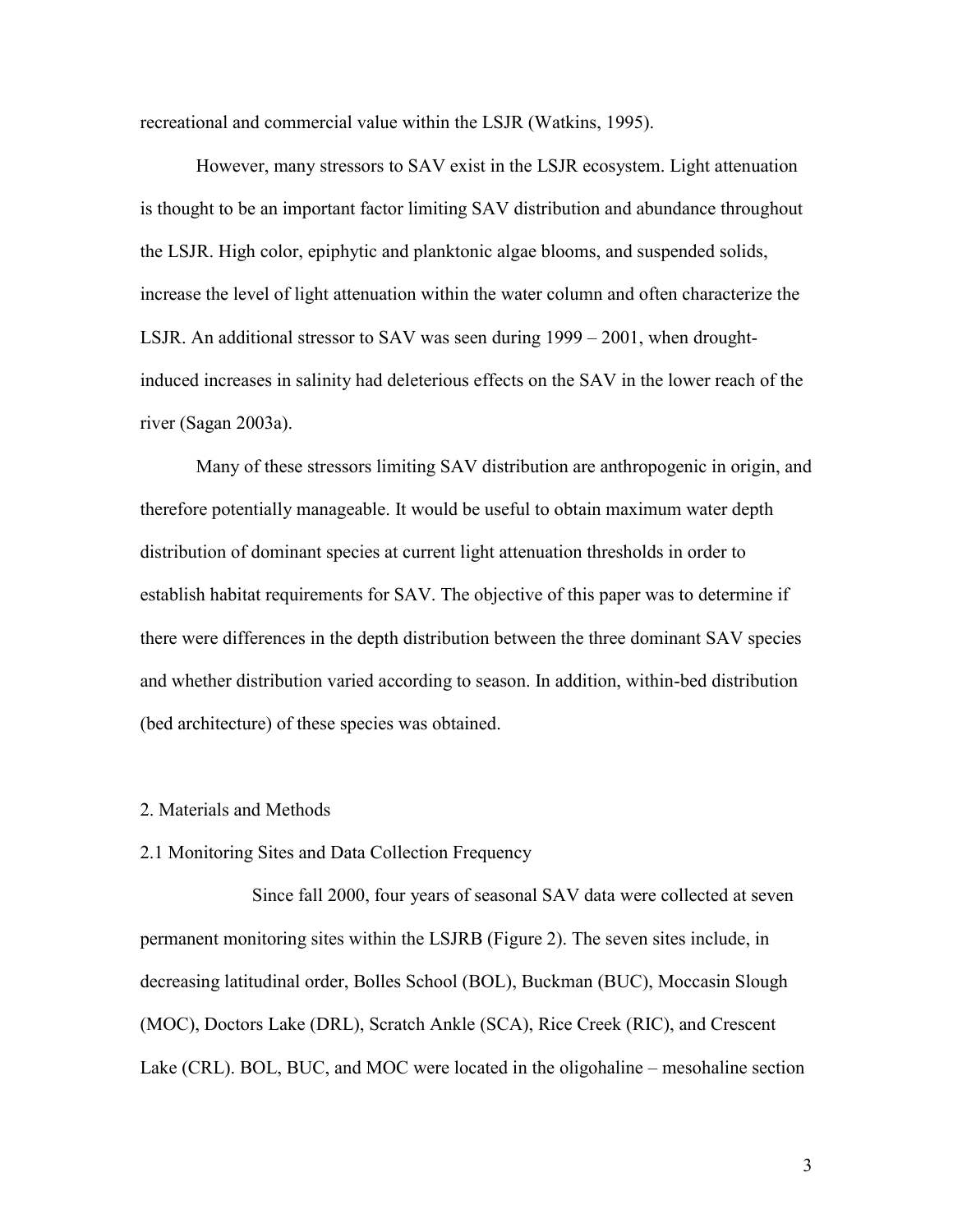of the river and were approximately thirty, thirty-five, and forty river miles, respectively, from the mouth of the SJR. SCA and RIC were located in the freshwater section and were approximately sixty and seventy-five river miles, respectively, from the mouth of the SJR. DRL and CRL were located in major water bodies flowing into the St. Johns River. DRL is located in Doctors Lake, an oligohaline lake flowing into the SJR just north of MOC. CRL is located in Crescent Lake, a freshwater lake discharging into the SJR via Dunns Creek.

A summary of survey dates is included in Table 1. Four years of fall, winter, spring, and summer data were included from fall 2000 through summer 2004. The exception was MOC and CRL. For MOC, there were only three seasons of fall data available. At CRL, the site was devoid of SAV during 2003 spring, fall, and winter sampling. In addition, winter 2004 SAV was very sparse at this site and therefore no SAV was present along increments sampled. Therefore, only three seasons of spring and fall and only two seasons of winter sampling were available for CRL.

#### 2.2. Methods

Data collection at each site was conducted according to the following methodology. Ten transects were placed perpendicular to the shore starting from the shoreline and were extended towards the river channel. Along five transects, positioned at a distance of 0, 12, 25, 38, or 50 m from a stationary benchmark, water depth was recorded at 1-m intervals. Along an additional five, randomly positioned transects, linear cover of all SAV species was recorded. Linear cover was obtained by recording the length of tape intercepted by each species and by bare ground along the entire length of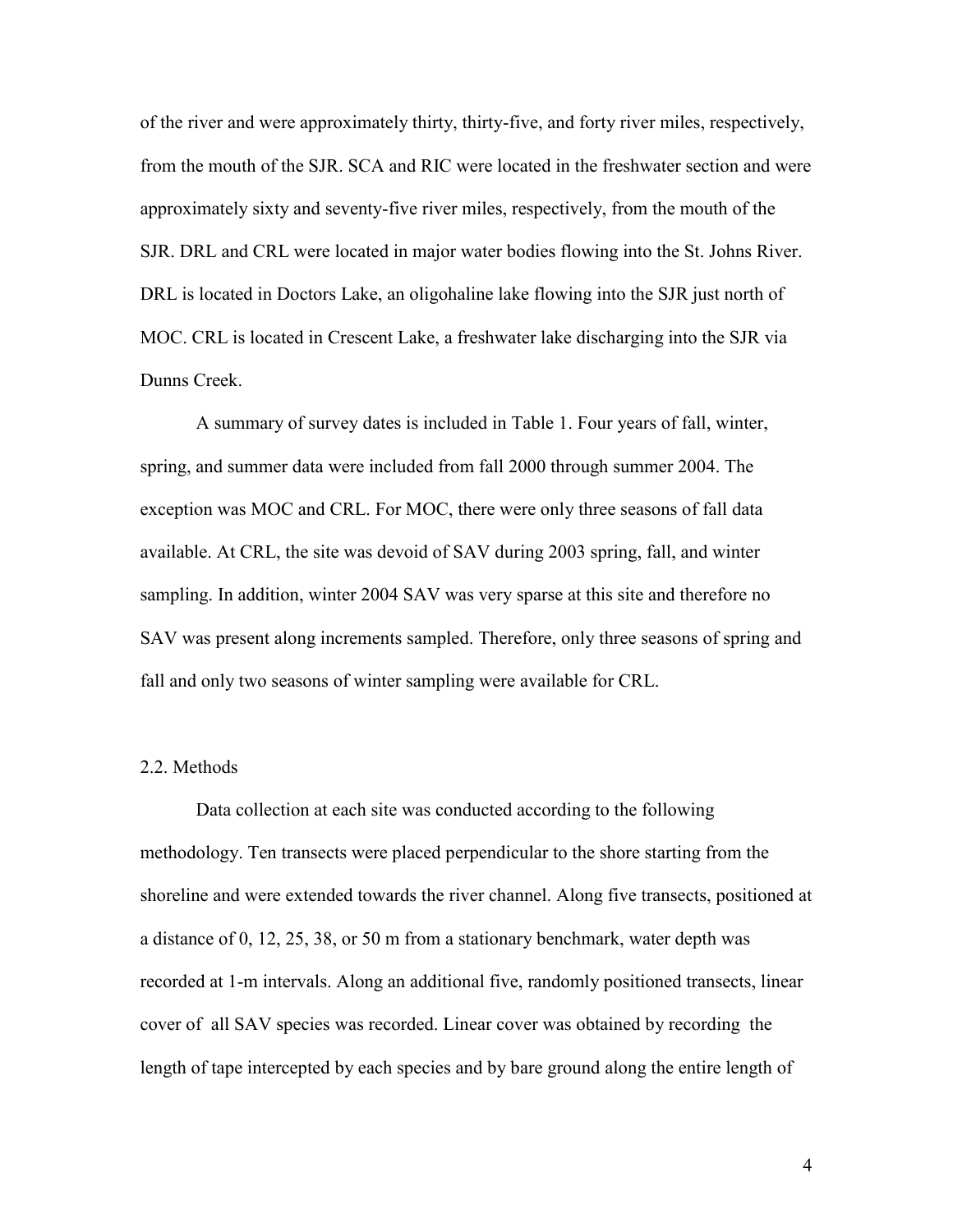the SAV bed. Interception of the tape included both interception by the plant and aerial interception of SAV foliage perpendicular to the tape. For example, intercept length was recorded as follows: bare ground 0 – 4.50 m, *Najas guadalupensis* 4.50 – 6.05 m, *Ruppia maritima* 5.00 – 6.00 m, bare ground 6.05 – 8.40 m, *Vallisneria americana* 8.40 - 60.55 m. Sampling was not coordinated with tidal flow and therefore occurs across all tide regimes. Diurnal tidal ranges (the difference in height between mean higher high water and mean lower low water) throughout the sampling area vary from 0.90 ft to 1.39 ft. These ranges were obtained from the verified historic NOAA database.

#### 2.2. Data Analysis

For this analysis, water depth and linear cover data corresponding to 5-m increments were extracted from the SAV database. Water depth data collected at 5-m intervals along the length of the bed were used for analysis. Linear cover data were calculated for *N. guadalupensis, R. maritima*, and *V. americana* from 1-m distances corresponding to  $4.5 - 5.5$  m,  $9.5 - 10.5$  m,  $14.5 - 15.5$  m, etc. along each transect, converted to percent median cover, and were used for analysis. With the exception of three increments at MOC, one-way ANOVA analysis of water depth at 5-m increments between transects for each site during the same season and year (season-year), found no significant differences between transects. Therefore, it was deemed valid to group water depth values at these increments to obtain a representative median for each increment, site, and season-year.

Data met assumptions of normality therefore, data from all transects and sites were combined to obtain a comparison of water depth between seasons using a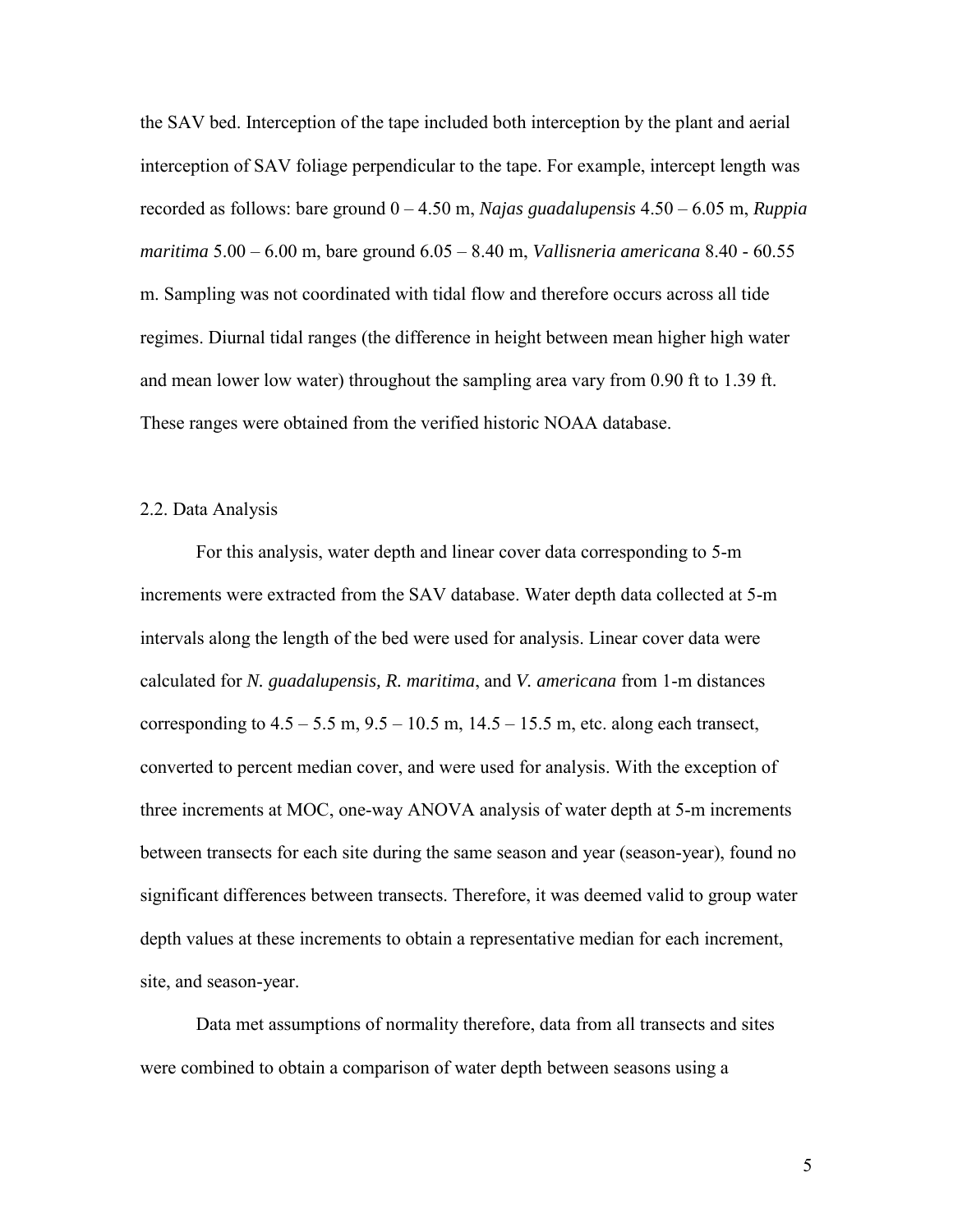parametric one-way ANOVA. Those groupings found to be significant ( $p < 0.05$ ) were then tested with the Scheffes test to determine which seasons were significantly different.

In order to compare maximum water depth for each species, the median maximum water depth at each site for each season-year sampling event was calculated for each species. These values were used in a parametric one-way ANOVAs to investigate 1) inter-seasonal differences in maximum water depth distribution for *N. guadalupensis, R. maritima*, and *V. americana* and 2) year-round interspecific maximum water depth distribution. Those groupings found to be significant ( $p < 0.05$ ) were then tested with the Scheffes test to determine which seasons were significantly different.

For each site and season, median percent linear cover at each 5-m increment was calculated for each species along with median water depth. A water depth distribution range for each species was also obtained. The statistical package used for all analyses was Statview (SAS Institute, Inc., 1999).

#### 3. Results

As shown in Table 1,winter, spring, summer, and fall seasons were identified as occurring during the months of January – March, April – June, July – September and October – December, respectively. Whenever possible, data collection was concentrated during the months of February, May, August, and November. Significant differences (p< 0.0001) in water depth were found between seasons as follows: Fall>Sum>Spr=Win (Fig. 3). Mean water depths ranged from  $0.67 \text{ m} \pm 0.25 \text{ (mean } \pm \text{STD)}$  in the fall to approximately  $0.51 \text{ m} \pm 0.23$  in the winter and spring.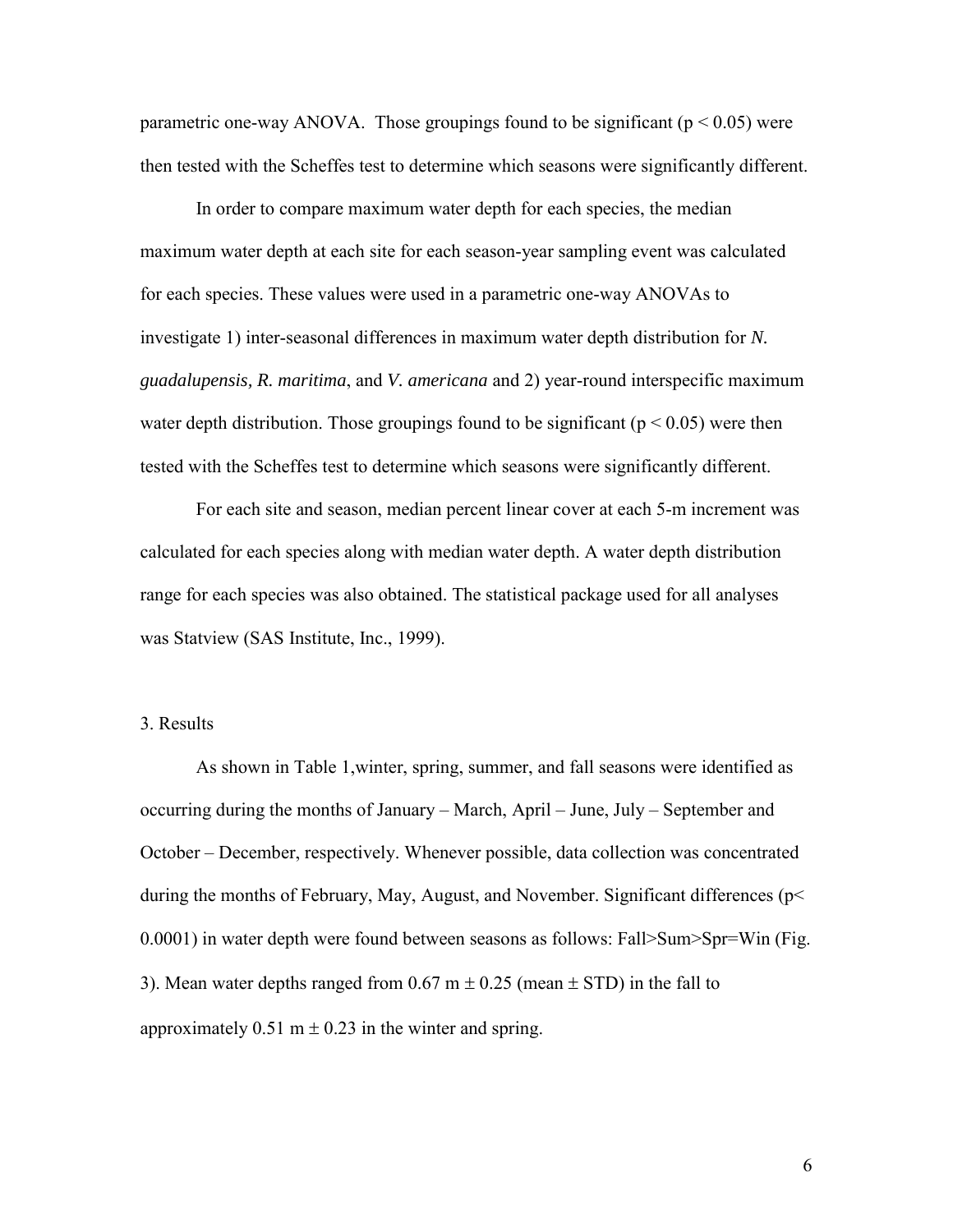*V. americana* and *N. guadalupensis* maximum water depth distribution followed a similar pattern (Figs. 4 and 5). Fall maximum water depth  $(0.87 \text{ m} \pm 0.20)$  for *V*. *americana* was significantly greater than both spring and winter depths  $(0.70 \text{ m} \pm 0.20,$  $p=0.0143$  and 0.70 m  $\pm$  0.17,  $p=0.0118$ , respectively). Fall maximum water depth (0.83 m  $\pm$  0.25) for *N. guadalupensis* was significantly greater than spring (0.60 m  $\pm$  0.24,  $p=0.0305$ ) and significantly greater than winter at  $p<0.1$  (0.60 m  $\pm$  0.19, p=0.0504). Maximum water depths during the summer were not significantly different from any other season for either species. No differences in maximum water depth were found between any seasons for *R. maritima* (Fig. 6).

Interspecific comparisons of maximum water depth distribution showed significant differences between all species (Fig. 7). Year-round maximum water depth for *V. americana* (0.77 m  $\pm$  0.20) was significantly greater than that of *N. guadalupensis* and *R. maritima* (0.68 m  $\pm$  0.24, p=0.0204 and 0.53 m  $\pm$  0.21, p<0.0001, respectively). Fall maximum water depth for *Najas guadalupensis* was significantly greater than that of *R. maritima* (p=0.0003).

Distribution of the SAV species throughout the bed and across seasons shows some general trends (Figs. 8 - 14). *V. americana* was distributed throughout the bed, occurring in mixed near-shore zones along with *N. guadalupensis* and *R. maritima,* often at 100% cover, while it dominated the outer and deep-water sections of the bed. *N. guadalupensis* had the next greatest distribution, often co-occurring with *V. americana* but often at a much reduced percent cover. *R. maritima* had the most restricted distribution, inhabiting the shallowest near-shore third to half of the bed and with cover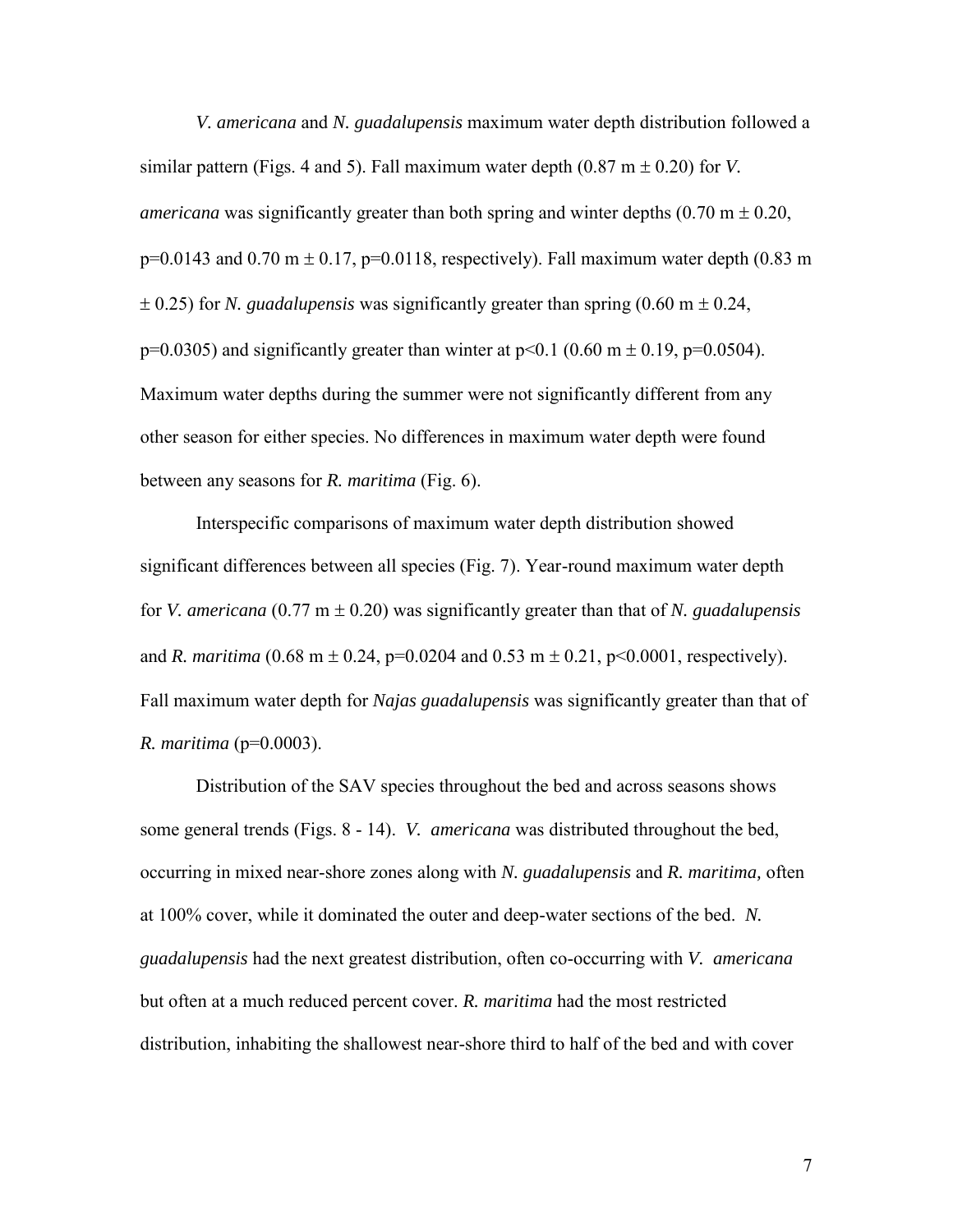usually below 50%. The exception to this trend was *R. maritima* distribution at BOL (Fig. 8) where its distribution mirrored that of *N. guadalupensis*.

Seasonal changes of distribution for *V. americana* were subtle. While at most sites (Figs. 8 - 14) incremental occurrence of *V. americana* and cover (=100%) were greatest during the summer, differences between seasons were not stark. *N. guadalupensis* also showed great variability between sites. *R. maritima* was only present in any great frequency at BOL, BUC, & MOC.

More conspicuous was the latitudinal distribution of *R. maritima.* This species had the greatest cover and bed-wide distribution at BOL. Both cover and distribution decreased with each upstream site until *R. maritima* was only marginally present at RIC and not present at all at CRL.

#### 4. Discussion

 Investigating seasonal differences in SAV distribution is useful for a variety of reasons. This is an important feature of seasonality that should be considered before grouping yearlong survey data together and comparing sites or yearly data. Like most systems, water quality parameters follow seasonal patterns which shape SAV growth and distribution into distinct temporal patterns. These seasonal differences may be exacerbated by unusual hydrologic or weather phenomena, such as the drought of 1999 – 2001. During that period increases in salinity in the downstream region of the LSJR caused decreases in distribution, diversity, and abundance of SAV. Further upstream at CRL, decreases in color, and presumably light attenuation, caused significant increases in SAV abundance (Sagan 2002).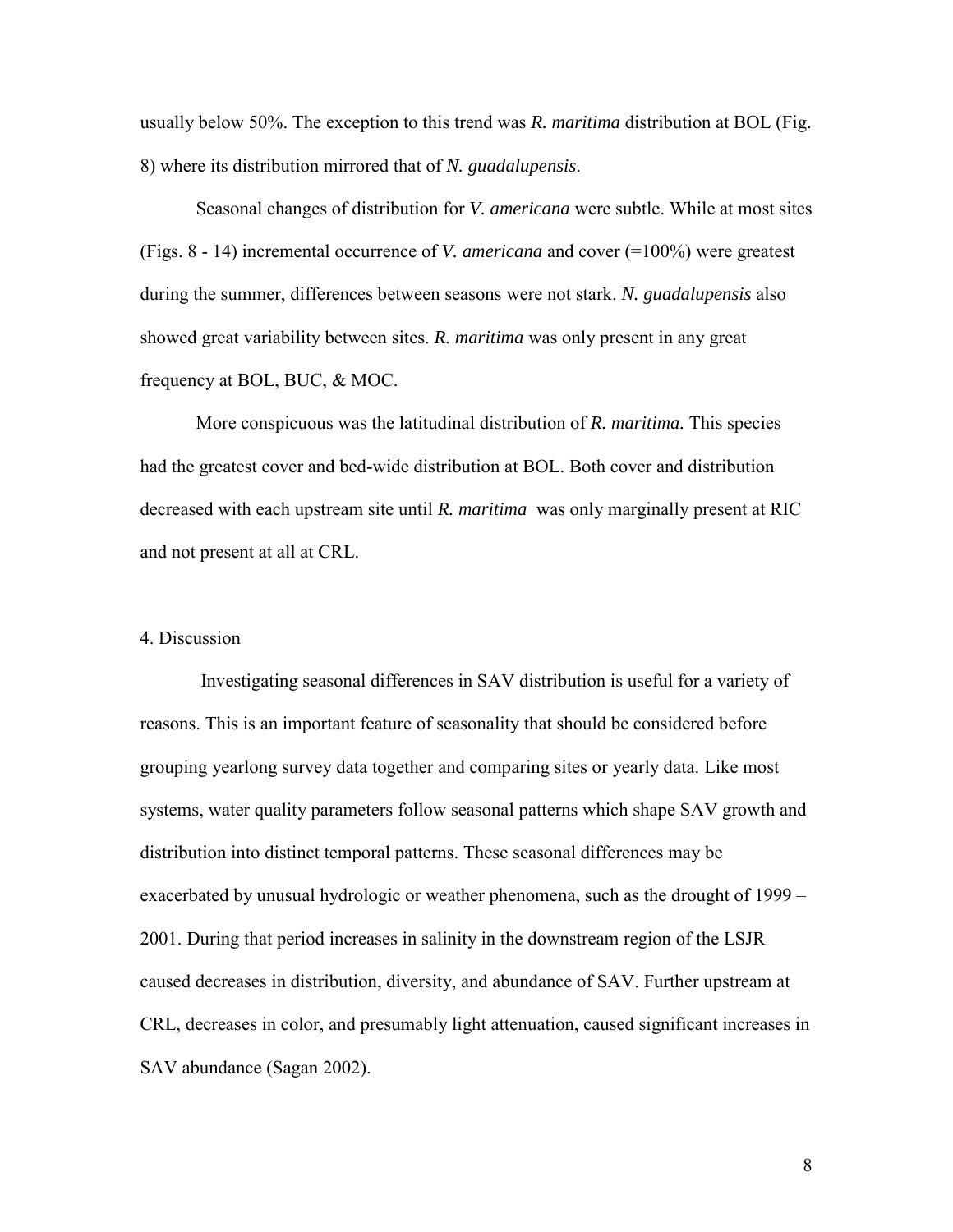Identifying seasonal changes is instructive in terms of identifying a growing season for LSJR SAV. It is also important for identifying seasons in which stressors are at a maximum so management decisions may be made to lessen any anthropogenic impact on SAV habitat. For instance, in the Caloosahatchee Estuary, resource managers are attempting to identify the time of year and flow volume in which freshwater discharge into the estuary would have the least deleterious effect on SAV (Doering et al. 1999, Doering et al. 2001). Similarly, proposals to withdraw drinking water from the SJR should consider seasonal stressors. The seasonal changes in the LSJR elucidated here may be explained as follows.

One of the environmental variables potentially affecting SAV distribution is water depth. Water depth was found to be higher in the fall which is not surprising given the orientation of the mouth of the river relative to winds originating from the northeast. High velocity northeasters increase oceanic water volume at the mouth of the river, impeding downstream river flow. This causes higher river volumes as well as higher high tides. In the winter and spring, winds are of southeast origin. Downstream flow, therefore, is not impeded by oceanic volume at the river's mouth. This results in lower water volume as well as lower seasonal tides.

Another variable affecting SAV distribution is light attenuation. Light attenuation coefficients values ( $K_d$ ) in the LSJR ranged from 0.84 m<sup>-1</sup> to 9.35 m<sup>-1</sup>.  $K_d$  values were generated with an optical properties model which uses turbidity, color, and Chl-a values obtained bi-weekly since fall of 1997 from each site (Smithsonian Institution, 2002). Color, which has been shown through this model to be the variable predominantly affecting  $K_d$ , ranged from 10 CPU to 1000 CPU.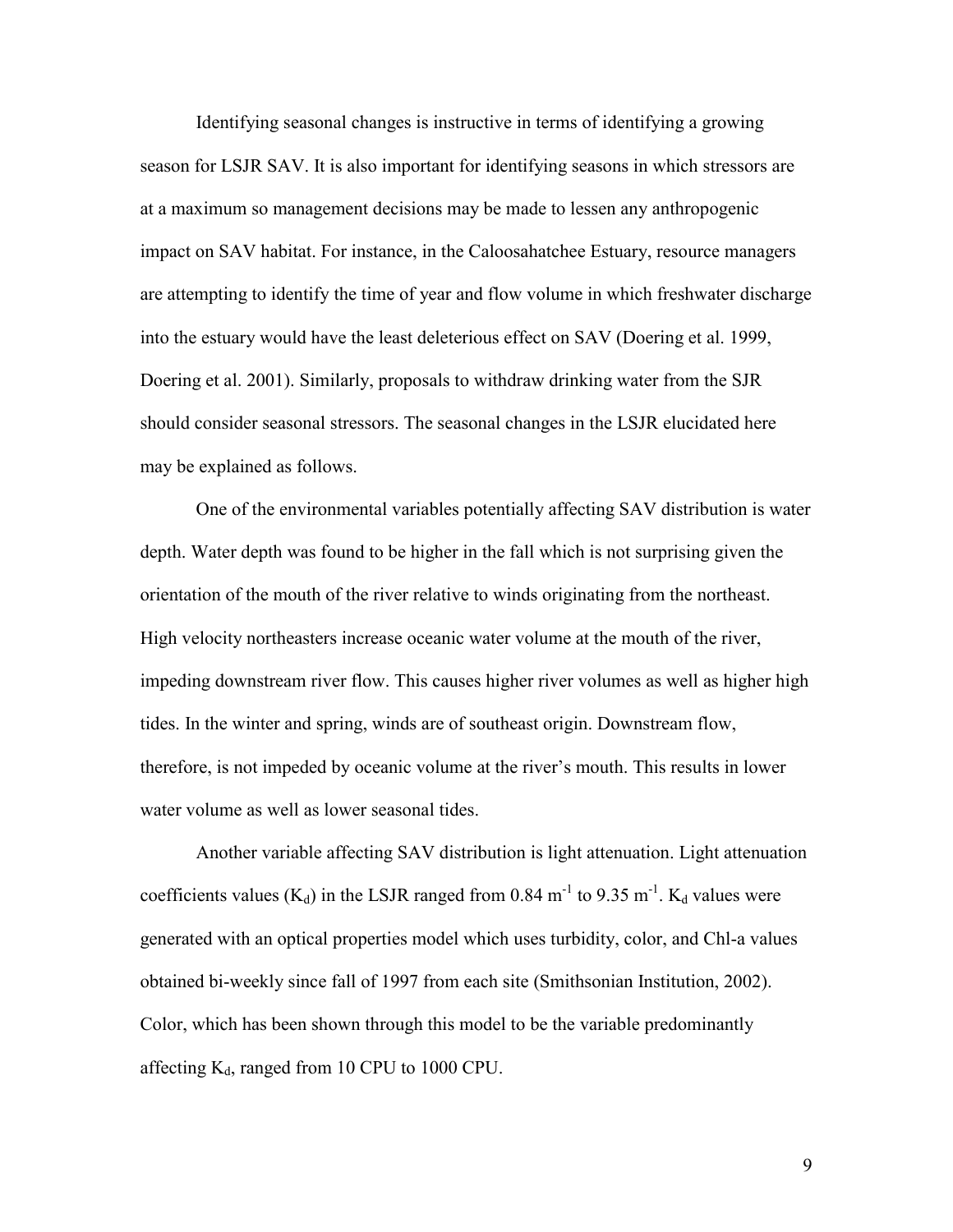Given that water is deepest in the fall and that color is highest in the fall and winter in the LSJR (Aldridge et al. 1998), it is counterintuitive that both *V. americana*  and *N. guadalupensis* had the greatest water depth distribution in the fall when light attenuation would be highest. However, two explanations are plausible both of which assume SAV was not colonizing greater depths during the fall but was surviving within a deeper seasonal water column. SAV can morphologically and physiologically adapt to low light conditions. *V. americana* will counteract light attenuation by preferentially shunting resources towards leaf elongation (Blanch et al. 1998; Doyle and Smart 2001) and thereby concentrating plant foliage near the water surface where light irradiance levels are higher. During the fall, I have documented leaf elongation in *V. americana* (Sagan 2004) and have observed *N. guadalupensis* plants that, much like *Hydrilla sp*. (Steward 1991; Van et al. 1999), concentrates biomass towards canopy production resulting in a floating mat of leaves and stems suspended from a single, rooted vertical stem. In addition, *V. americana* was found to increase total chlorophyll production in response to increased light attenuation (Barko and Filbin 1983)

Another explanation is that below-ground reserves, accumulated during the spring and summer when irradiance is high and/or water column depth low (Blanch et al. 1998), sustain the plants during the fall as light availability declines through a lengthening (and darkening) water column. Lower winter maximum water depths at which *V. americana* and *N. guadalupensis* were found may be an indication that plants at the deepest part of the bed died once reserves ran out. Indeed, in most cases SAV bed lengths (i.e. distance from shore) were less in the winter than in the summer or fall. Lower depths during the spring may indicate that SAV had not yet recolonized those depths by vegetative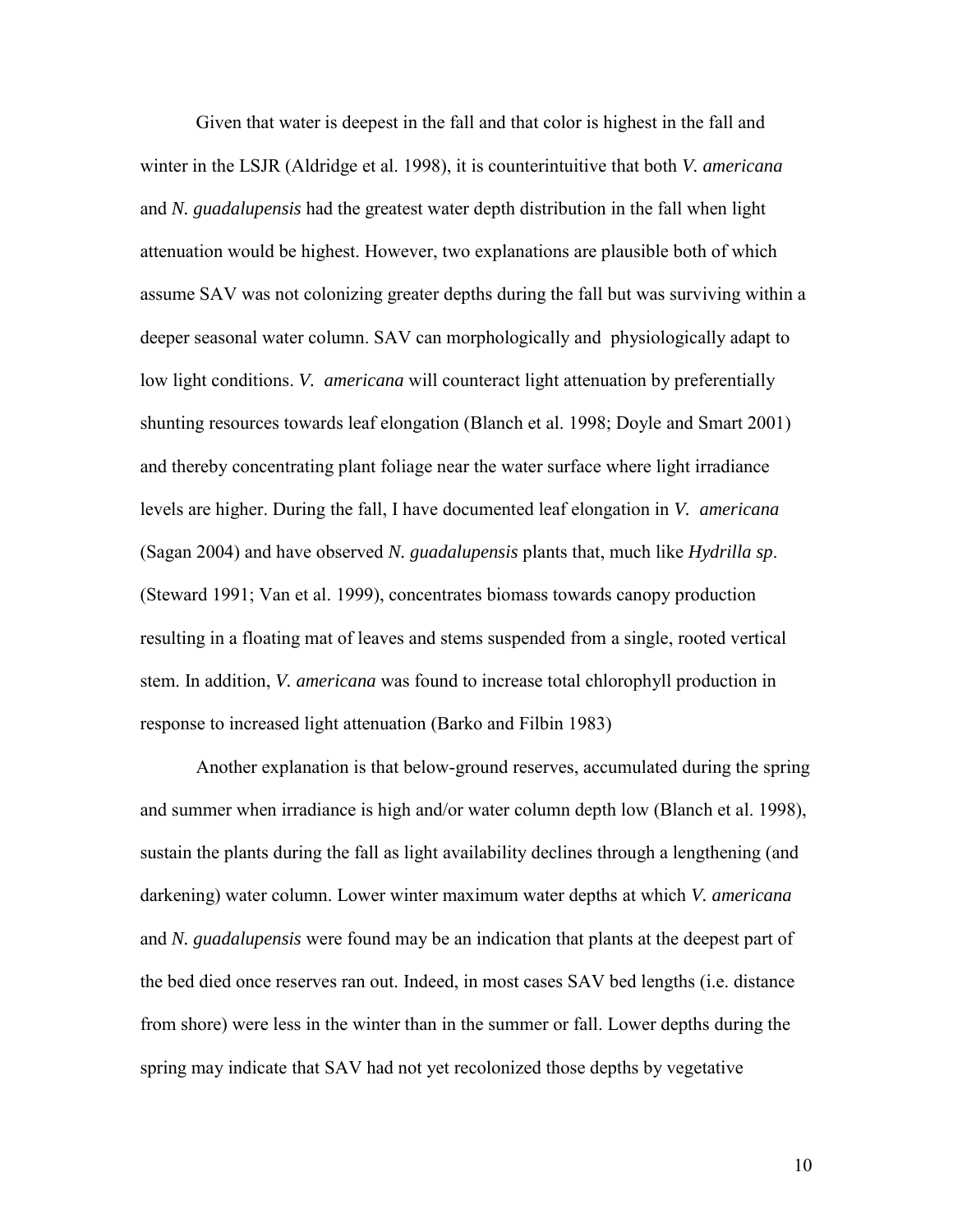expansion. Although Dawes and Lawrence (1989) did not find seasonal resource allocation to stolons in *V. americana*, their study site was in a spring fed river in Central Florida. Neither seasonal changes in temperature nor water quality-induced changes to light attenuation occur in that river to the extent they do in the LSJR; thus important seasonal cues were missing that may, in the LSJR, activate resource allocation.

It was not surprising that *V. americana* had the greatest maximum water depth of all three species. *V. americana* is physiologically adapted to survive in low light conditions (Titus and Adams 1979; Korschgen and Green. 1988, Harley and Findlay 1994). It has been estimated that *V. americana* in the LSJR requires between only 2% to 8% of surface irradiance (Dobberfuhl 2004). It is routinely associated with the deepwater edge of the SAV bed in the LSJR and is often present in monospecific stands under water quality conditions that appear not to support other species. For instance, at CRL, all species of SAV, including *Hydrilla verticillata* but excluding *V. americana*, disappeared from the water body in 2003 when mean color the preceding year in the lake reached above 500 CPU (Sagan, 2003b). In addition, data here (Fig. 14) shows disappearance of *N. guadalupensis* corresponding to the fall season. While no similar information on water depth distribution or light requirements could be found for *N. guadalupensis,* it clearly does not have the ability to survive at irradiance levels that can sustain *V. americana*.

*R. maritima* distribution and light requirements are well documented. *R. maritima* stands are most often found within high light habitats and limited to the shallowest sections of SAV beds and to quiescent waters (Orth and Moore 1988; Duarte 1991; Kantraud 1991). In addition, Evans et al. (1986) found that photosynthesis of *R. maritima* was maximal at higher temperatures which gave it a competitive advantage over *Zostera*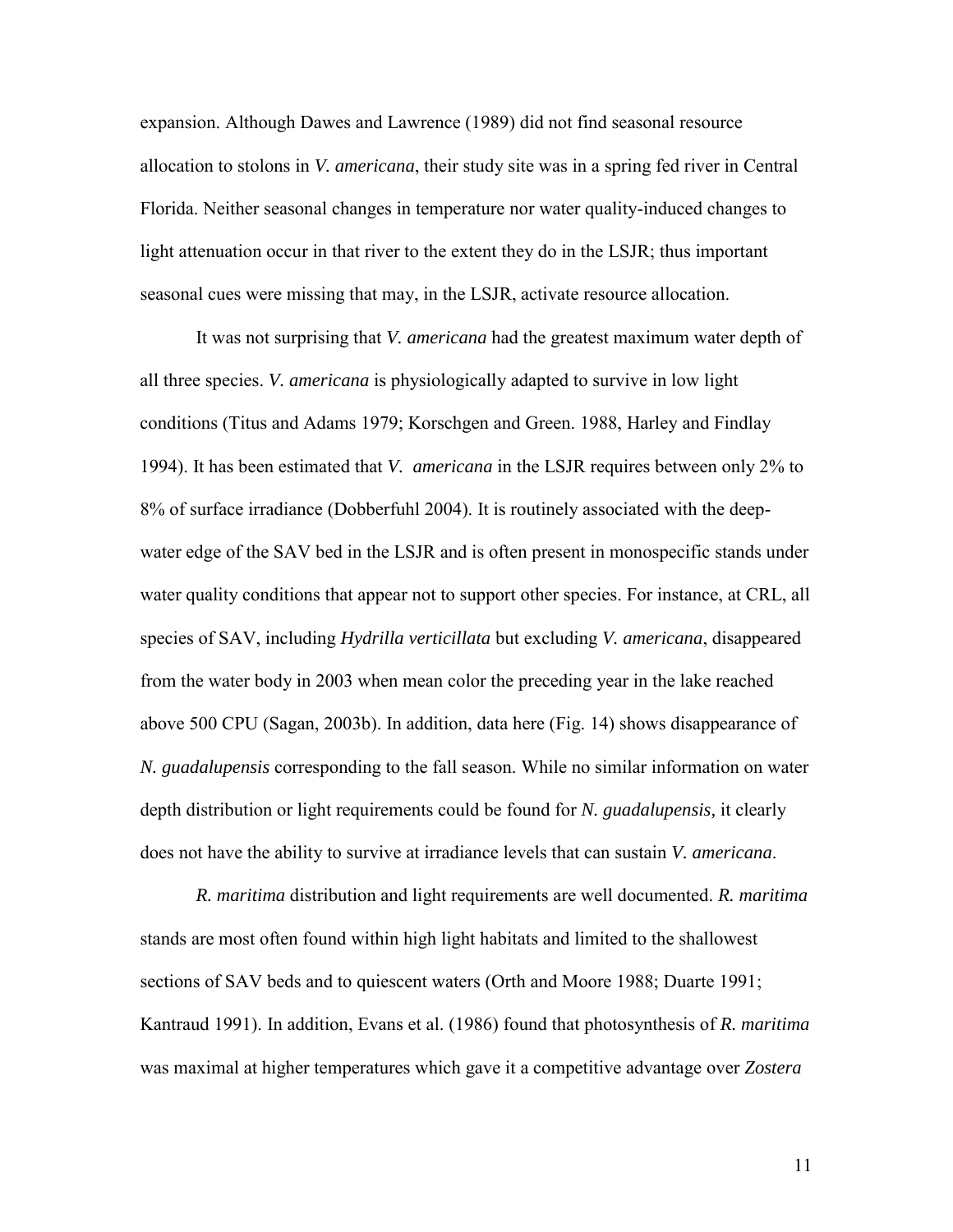*marina* in the shallowest part of the SAV bed. However, in the LSJR *V. americana* and *N. guadalupensis* co-occur with *R. maritima* in the near-shore section of the bed. Further, the cover of *R. maritima* rarely exceeds that of *V. americana.* However, *R. maritima,* a halophyte, does have a competitive advantage over the freshwater species, *N. guadalupensis.* At those sites (BOL) or during seasons such as spring at BUC (Fig. 9) in which salinity is high, *R. maritima* fills the shallow-bed niche usually reserved for *N. guadalupensis*.

It is important to note that *R. maritima* had the lowest maximum water depth distribution of all three species and was generally restricted to the near-shore portion of the bed. This finding was substantiated by annual surveys in the LSJR (Sagan 2003a) that during high salinity times *R. maritima* did not fill the *V. americana* niche. In other words, it did not achieve the same cover, depth, or latitudinal distribution that *V. americana* did when salinity was not a limiting variable to the growth of *V. americana*. Therefore, when management decisions are made regarding issues such as surface water removal or dredging, activities which may artificially increase salinity, *R. maritima* will not provide a replacement habitat for crabs, fish, or manatees. Further, as Brody (1994) suggested, it is unlikely that seagrasses would fill this salinity niche because temperature extremes in the LSJR would not support *Thalassia* or *Zostera* and light attenuation levels are too high for *Halodule*.

 In addition to elucidating SAV niche habitats, bed architecture findings demonstrate that SAV (usually *V. americana*) at the maximum water depth generally had low cover. This section of the bed is characterized by sparse, and often small plants (blade length < 5 cm), and usually only one species was present (personal observation). It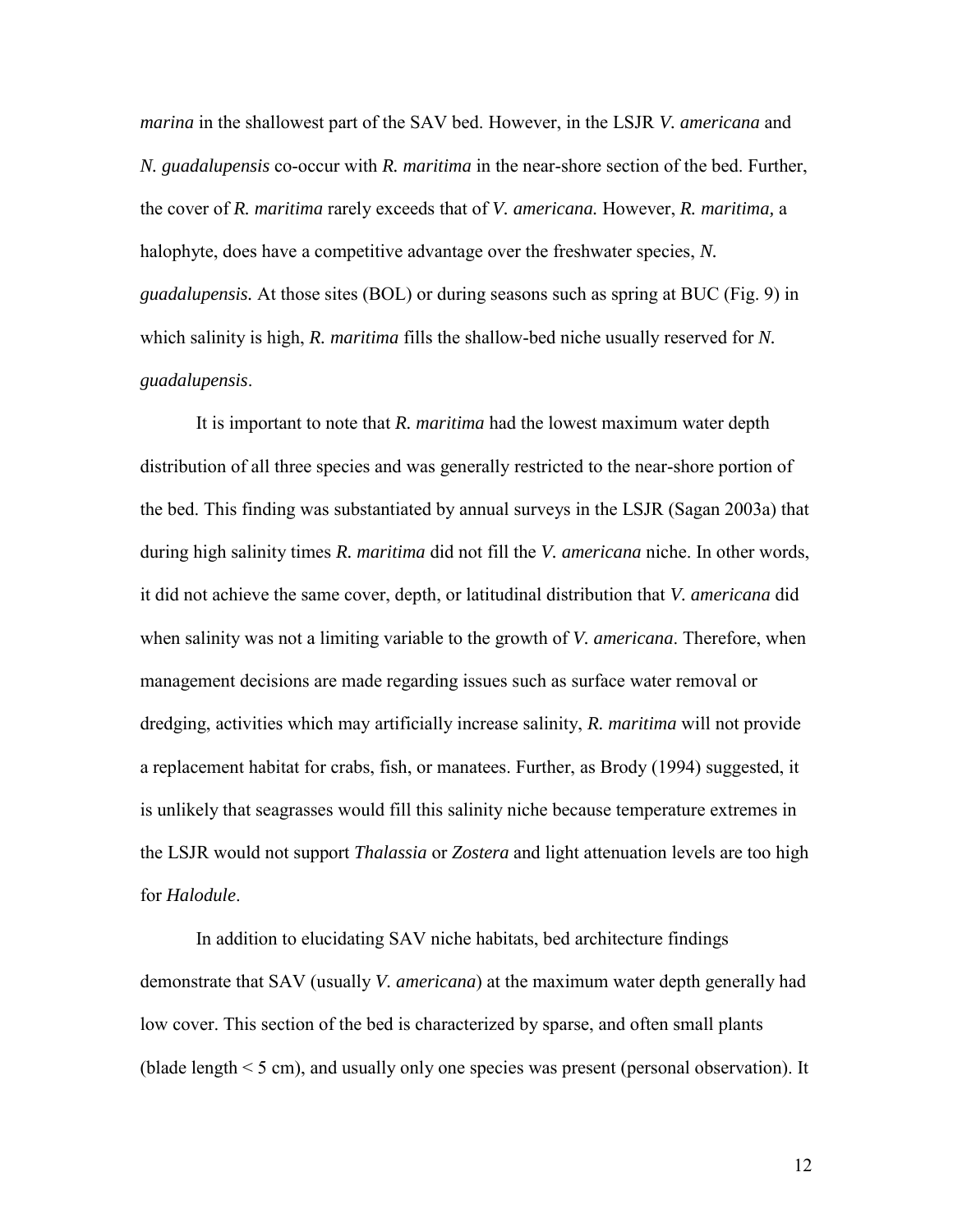may be more biologically relevant to assess maximum water depth distribution for each species where maximum cover (i.e. 100 % - 300% total linear cover) occurs because many studies have shown SAV complexity is a predictor of fish and invertebrate diversity and abundance. Nekton abundance was positively correlated with SAV biomass (Raposa and Oviatt, 2000). Wyda and coworkers (2002) found that fish communities found in *Zostera marina* beds with biomass and density of  $> 100$  wet g m<sup>-2</sup> and 100 shoots m-2, respectively, had significantly higher species diversity, abundance, and biomass as compared to beds of low complexity. Setting light attenuation values that correspond to a maximum depth, therefore, may not result in SAV habitat that supports other biota.

 An analysis of seasonal and within-bed SAV distribution may prove indispensable in determining how water quality parameters shape SAV habitat. These analysis may be the first step in identifying site-specific seasonal stressors and a more defined growing season for LSJR SAV. Further, pairing of these finding with water quality data obtained from each site may be particularly useful for establishing SAV habitat requirements and long-term protection goals.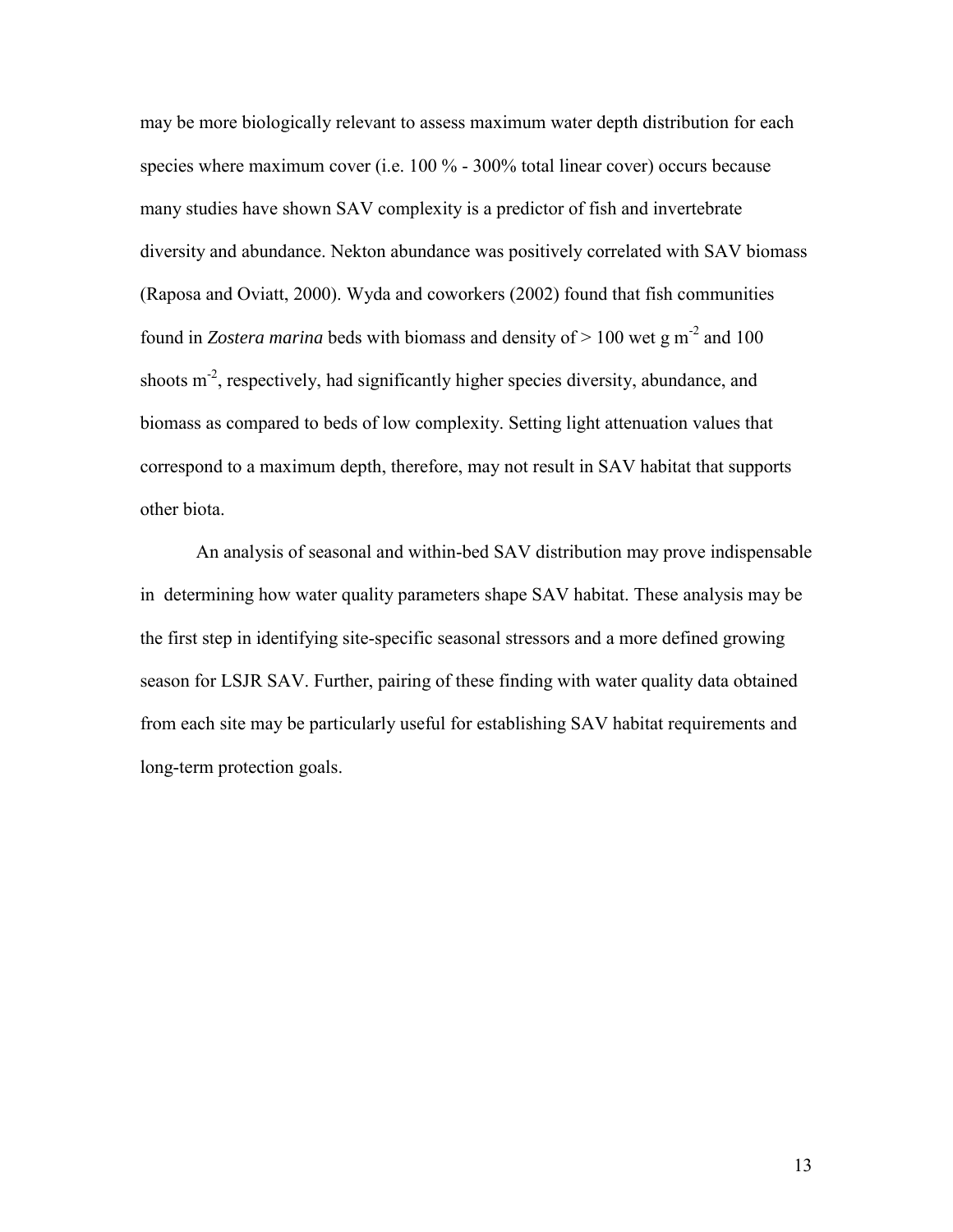Acknowledgements

This work was funded by the St. Johns River Water Management District (SJRWMD), which is gratefully acknowledged. I would especially like to extend my gratitude to those members of Watershed Action Volunteers who have assisted with data collection over the years. In addition, I would like to thank Alicia Steinmetz of the SJRWMD for providing the  $K_d$  values.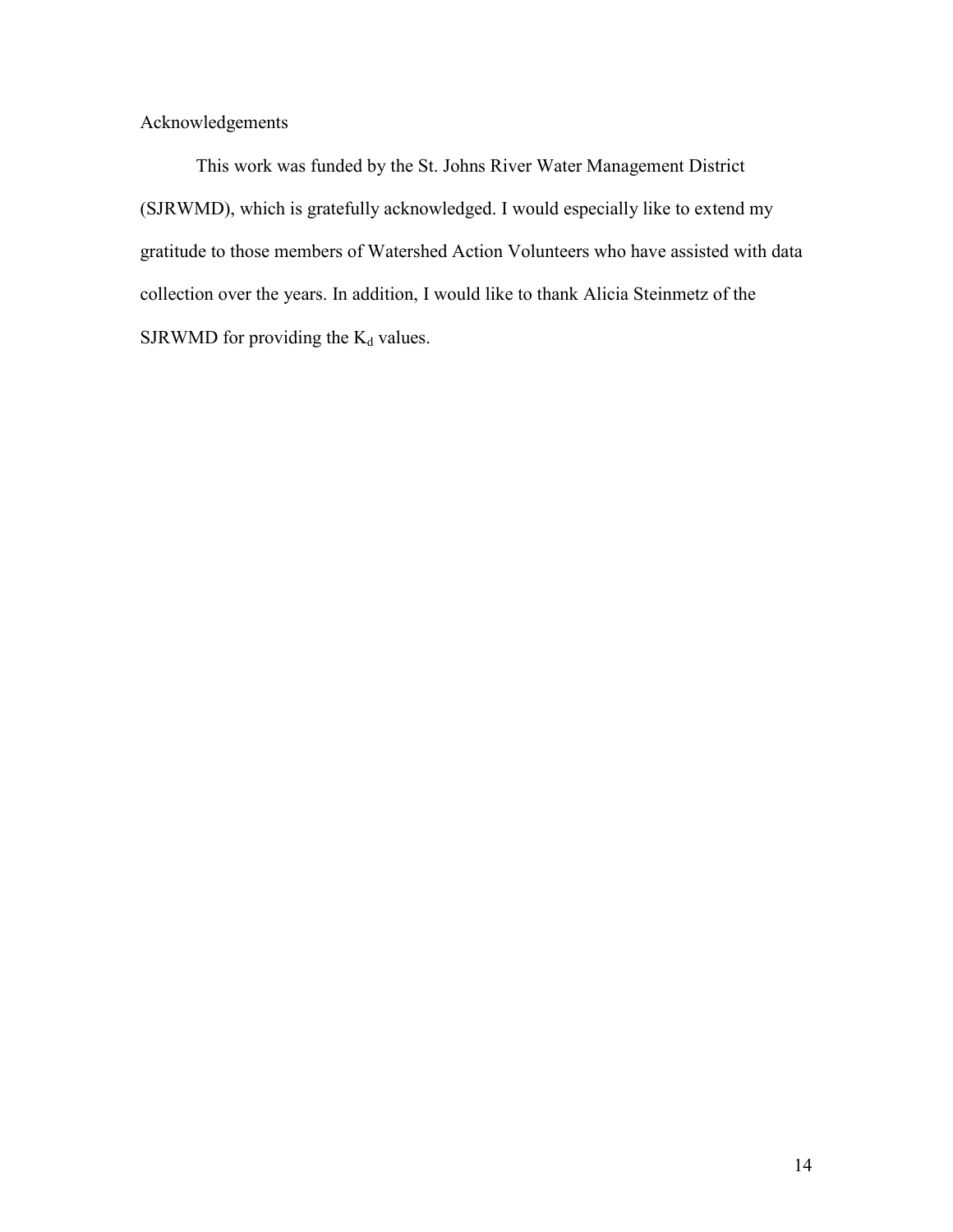References

- Aldridge, F.J., Chapman, A.D. , Schelske, C.L, Brody, R.W. 1998. Interaction of light, nutrients and phytoplankton in a blackwater river, St. Johns River, Florida, USA. Verh. Internat. Verein. Limnol. 26:1665-1669.
- Barko and Filbin 1983. Influences of light and temperature on chlorophyll composition in submersed freshwater macrophytes. Aquatic Botany 15:249-255
- Bartram, W., 1791. Travels through North and South Carolina, Georgia, east and west Florida. Literary Classics of the United States, New York.
- Blanch, S.J., Ganf, G.G., Walker, K.F., 1998. Growth and recruitment in *Vallisneria americana* as related to average irradiance in the water column. Aquat. Bot. 61, 181-205.
- Brody, R.W., 1994. Volume 6 of the Lower St. Johns River Basin Reconnaissance: Biological Resources. St. Johns River Water Management District, Technical Report No. SJ94-2. Palatka, Florida.
- Dawes, C.J., Lawrence, J.M. 1989. Allocation of energy resources in the freshwater angiosperms *Vallisneria americana* MICHX. and *Potamogeton pectinatus* L. in Florida. Florida Scientist 52: 58-63.
- DeMort, C.L., 1991. The St. Johns River System. In: Livingston, R.J. (Ed.), Rivers of Florida. Springer-Verlag, Inc., New York, pp 97 – 120.
- Doering, P.H. Chamberlain, R.H., Donohue, K.M., Steinman, A.D. 1999. Effect of salinity on the growth of *Vallisneria americana* Michx from the Caloosahatchee estuary, Florida. *Florida Scientist* 62(2):89-105.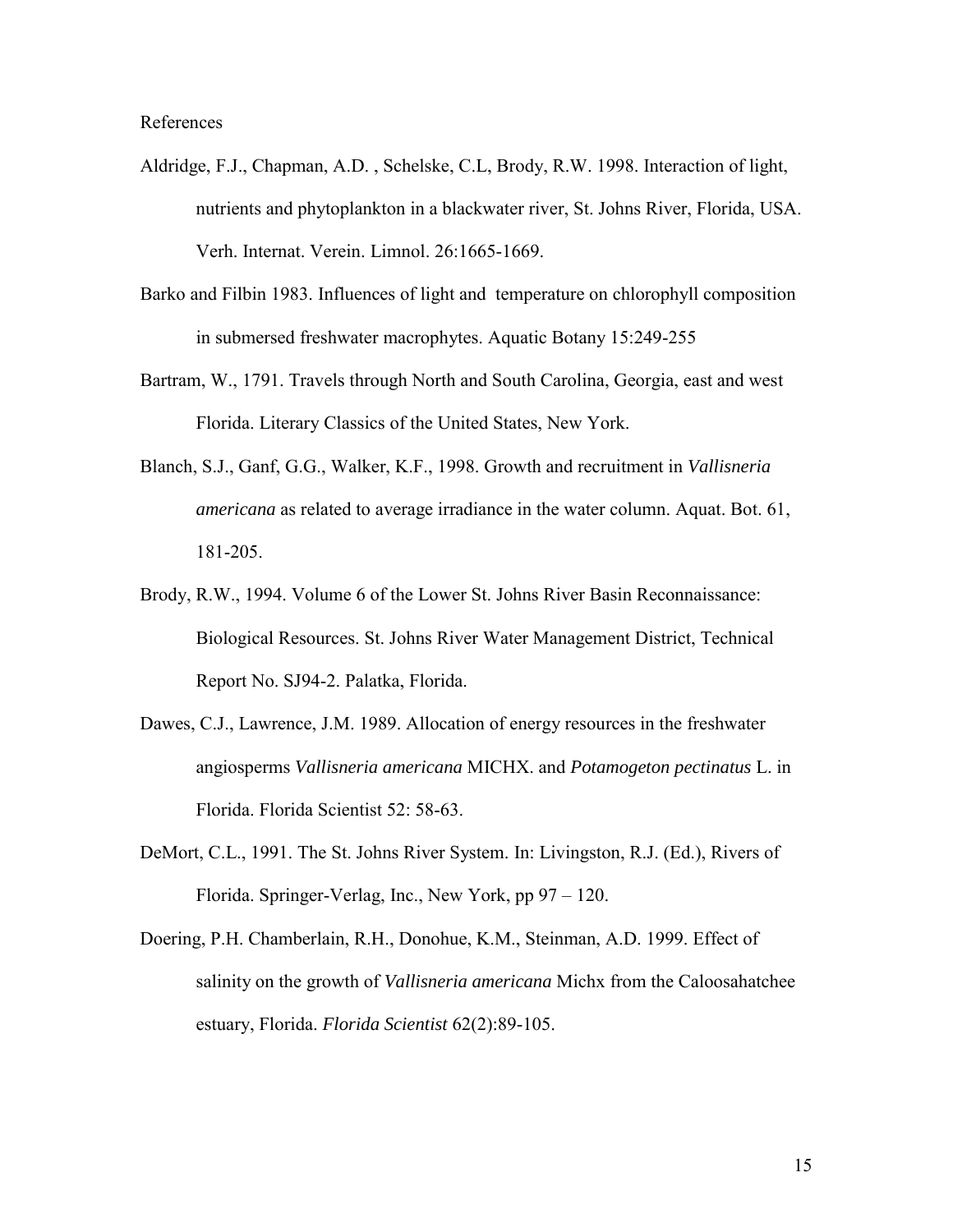- Doering, P.H. Chamberlain, R.H., McMunigal, J.M. 2001. Effects of simulated saltwater intrusions on the growth and survival of Wild Celery, *Vallisneria americana,*  from the Caloosahatchee estuary (South Florida). *Estuaries* 24:894-903.
- Doyle, M.R., Smart, F.F., 2001. Impacts of water column turbidity on the survival and growth of *Vallisneria americana* winterbuds and seedlings. J. Lake Reserv. Manage. 17, 17-28.
- Duarte, C.M., 1991. Seagrass depth limits. Aquat. Bot. 40, 363-377.
- Evans, A.S., webb, K.L., Penhale, P.A. 1986. Photosynthetic temperature acclimation in two coexisting seagrass, zostera marina L. and Ruppia maritima L. Aquatic Botany 24:185-197.
- Harley, M.T., Findlay, S. 1994. Photosynthesis-irradiance relationships for three species of submersed macrophytes in the tidal freshwater Hudson River. Estuaries 17:200-205.
- Kantraud, H.A., 1991. Wigeongrass (*Ruppia maritima* L.): a literature review. U.S. Fish and Wildlife Service, Fish and Wildlife Research 10, pp. 58.
- Korschgen, C. E. and W.L. Green. 1988. American wildcelery (*Vallisneria americana*): Ecological considerations for restoration. U.S. Fish and Wildlife Service, Fish and Wildlife Technical Report 19.
- Orth, R.J., Moore, K.A., 1988. Distribution of *Zostera marina* L. and *Ruppia maritima* L. sensu lato along depth gradients in the Lower Chesapeake Bay, U.S.A. Aquat. Bot. 32, 291-305.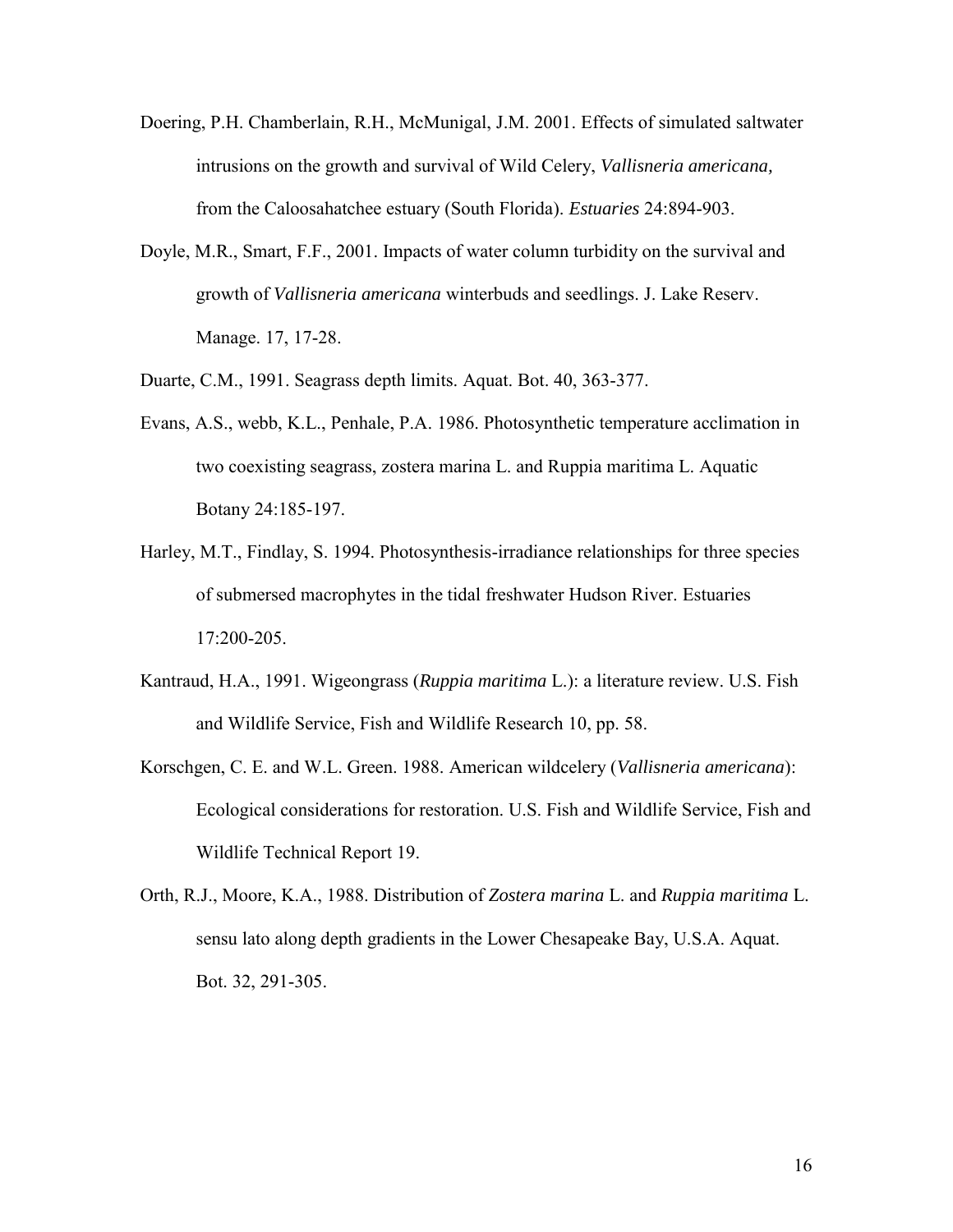- Raposa, K.B., Oviatt, C.A. 2000. The influence of contiguous shoreline type, distance from shore, and vegetation biomass on nekton community structure in eelgrass beds. Estuaries. 23, 46-55.
- Sagan, J.J., 2002. Lower St. Johns River Basin Submerged Aquatic Vegetation (SAV) Monitoring: 1998 - 2002. Final Report to the St. Johns River Water Management District, Palatka, Florida.
- Sagan, J.J., 2003a. Distribution of Submerged Aquatic Vegetation within the Lower St. Johns River: 1998 – 2003. Final Report to the St. Johns River Water Management District, Palatka, Florida.
- Sagan, J.J., 2003b. Lower St. Johns River Basin (LSJRB) Submerged Aquatic Vegetation (SAV) Monitoring: Spring 2003. Interim Report III to the St. Johns River Water Management District, Palatka, Florida.
- Sagan, J.J., 2004. Distribution of Submerged Aquatic Vegetation within the Lower St. Johns River: 1998 – 2003. 2004 Interim Report I to the St. Johns River Water Management District, Palatka, Florida.

SAS Institute, Inc., 1999. Statview, Version 5.0.1 Ed. Cary, North Carolina.

- Smithsonian Institution, 2002. Determination of Submerged Aquatic Vegetation (SAV) Light Requirements in the Lower St. Johns River. Contract SD404RA. Final Report to the St. Johns River Water Management District, Palatka, Florida.
- Steward, K.K. 1991. Light requirements for growth of monecious *Hydrilla* from the Potomac River. Florida Scientist 54(3/4):204-214.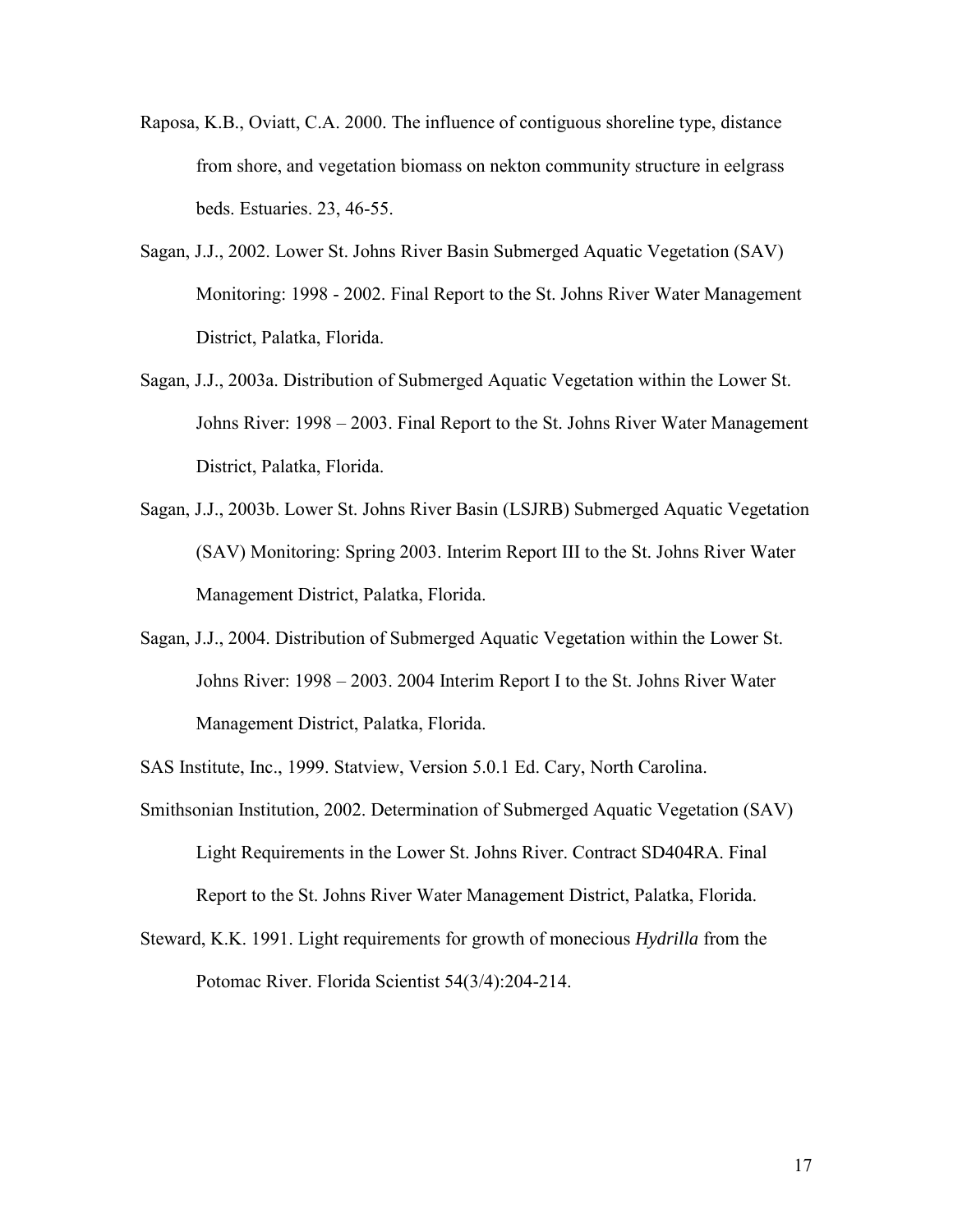- Titus, J.E., Adams, M.S. 1979 Coexistence and the comparative light relations of the submersed macrophytes *Myriophyllum spicatum* L. and *Vallisneria americana* Michx. Oecologia 40:273-286.
- Van, T.K., Wheeler, G.S, Center, T.D. 1999. Competition between *Hydrilla verticillata*  and *Vallisneria americana* as influenced by soil fertility. Aquatic Botany 62:225- 233.
- Watkins, B., 1995. Florida Governor's Nomination of the Lower St. Johns River Estuary to the National Estuary Program. Report to the Environmental Protection Agency. St. Johns River Water Management District, Palatka, Florida.
- White, A.Q., Pinto, G.F., Robison, A.P., 2002. Seasonal distribution of manatees, *Trichechus manatus latirostris*, in Duval County and adjacent waters, northeast Florida. Florida Scientist. 65, 208-221.
- Wyda, J.C., Deegan, L.A., Hughes, J.E., Weaver, M.J., 2002. The response of fishes to submerged aquatic vegetation complexity in two ecoregion of the Mid-Atlantic Bight: Buzzards Bay and Chesapeake Bay. Estuaries 25, 86-100.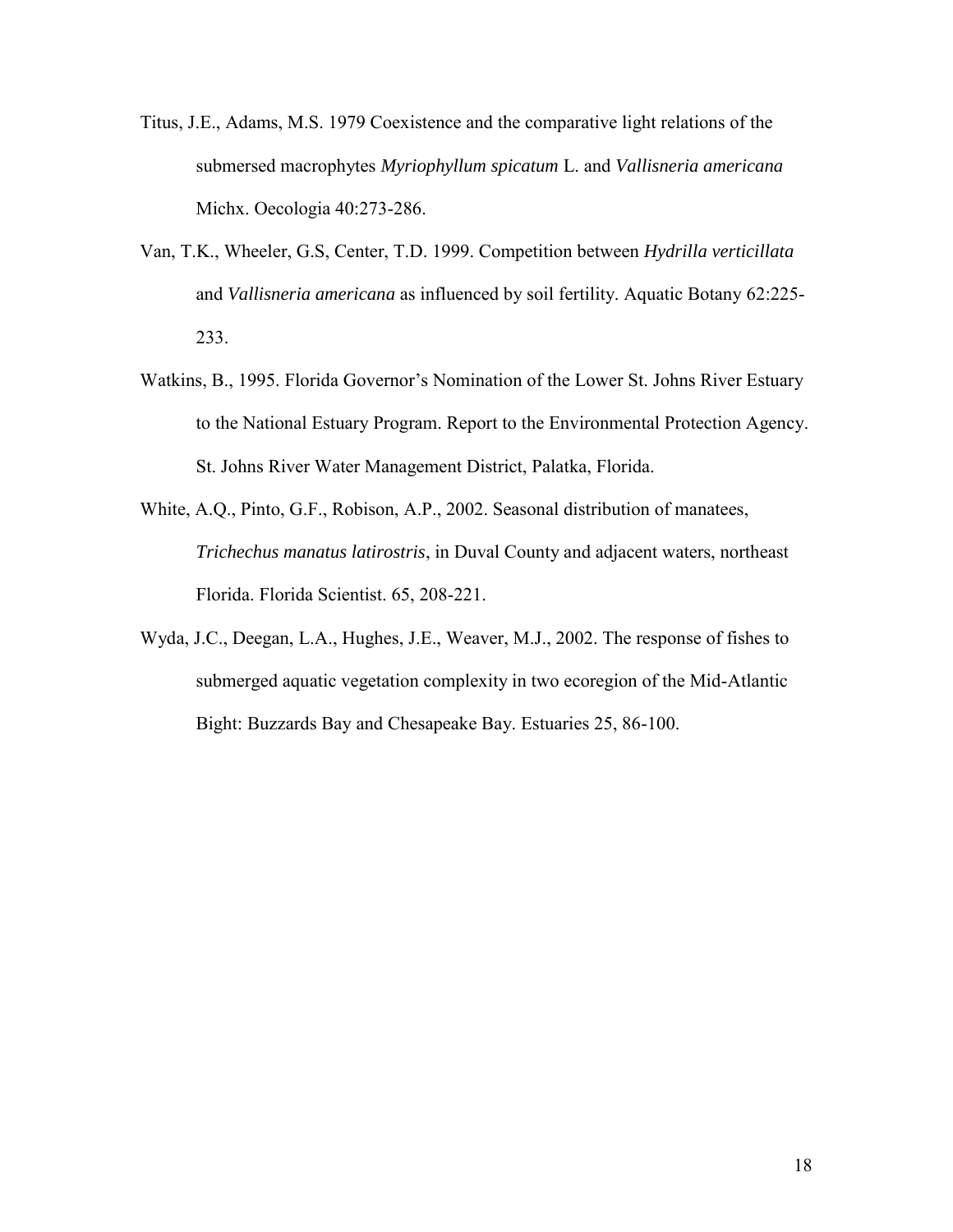Source of Unpublished Materials

Dobberfuhl, D.R. 2004. Estimating minimum light thresholds for submerged aquatic vegetation in the Lower St. Johns River, Florida. Oral Presentation from the Semiannual Meeting of the Southeastern Estuarine Research Society. Fort Pierce, Florida.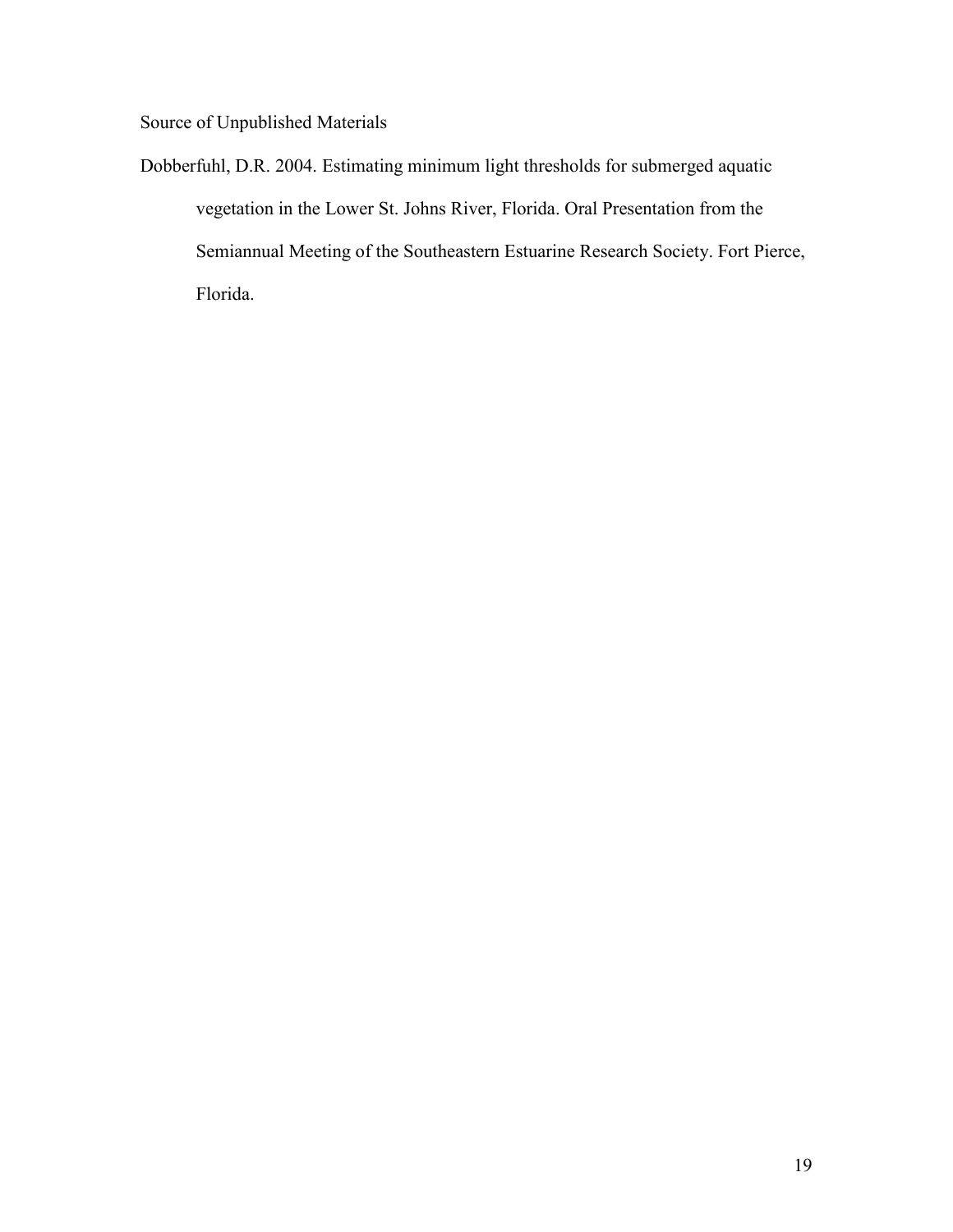Table 1 Summary of Sampling Dates.

| <b>Season-Year</b> | <b>Sampling Dates</b> |
|--------------------|-----------------------|
| <b>Fall 2000</b>   | $11/13/00 - 12/15/00$ |
| Winter 2001        | $02/06/01 - 03/02/01$ |
| Spring 2001        | $05/04/01 - 06/08/01$ |
| Summer 2001        | $08/06/01 - 09/07/01$ |
| Fall 2001          | $11/09/01 - 12/20/01$ |
| Winter 2002        | $02/11/02 - 03/22/02$ |
| Spring 2002        | $05/02/02 - 06/02/02$ |
| Summer 2002        | $08/07/02 - 09/11/02$ |
| Fall 2002          | $11/02/02 - 12/19/02$ |
| Winter 2003        | $02/01/03 - 03/12/03$ |
| Spring 2003        | $04/04/03 - 06/05/03$ |
| Summer 2003        | $08/11/03 - 09/18/03$ |
| Fall 2003          | $10/24/03 - 11/25/03$ |
| Winter 2004        | $02/03/04 - 03/14/04$ |
| Spring 2004        | $05/01/04 - 05/30/04$ |
| Summer 2004        | $08/02/04 - 08/31/04$ |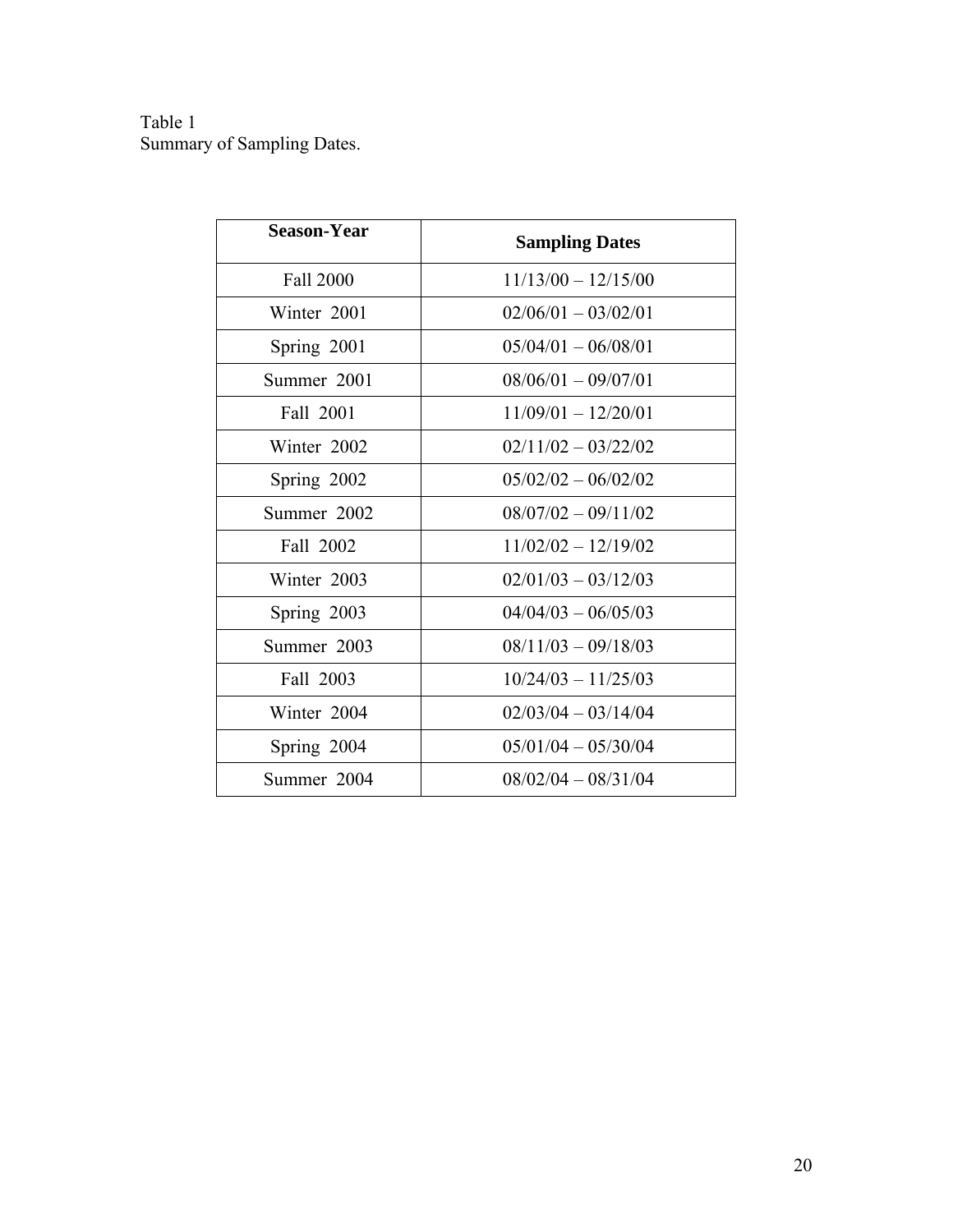Fig. 1 Survey area. Lower St. Johns River Basin, Northeast Florida, USA.

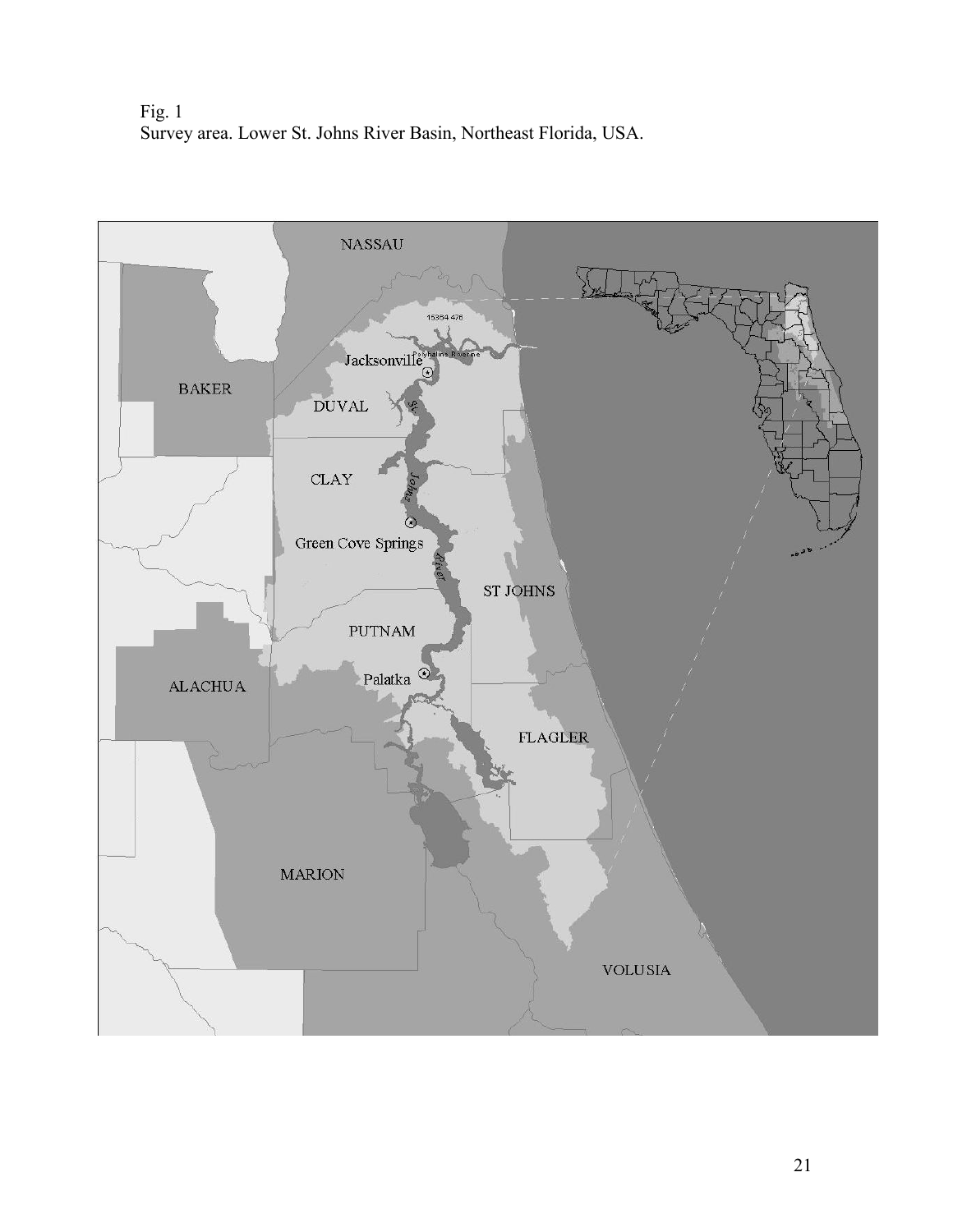Fig. 2 Location of permanent monitoring sites within the lower St. Johns River Basin.



Source: w.\es4\gis\_projects\sav\projects\_pc\sav\_2001\_jsagan.apr 03/01/2002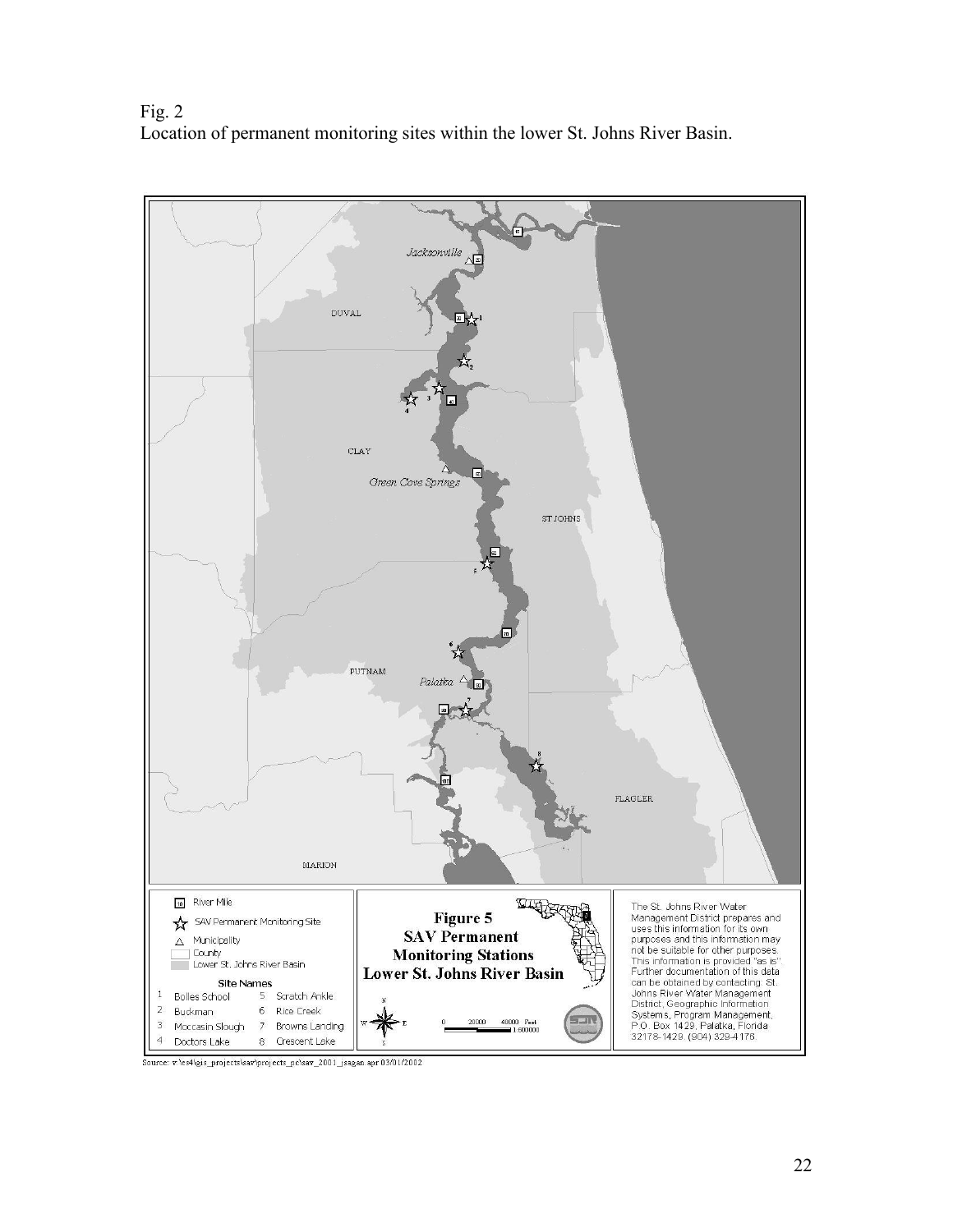Fig. 3 Seasonal Comparison of Water depth for Fall 2000 through Summer 2004



Values with different letters indicate a significant difference  $(p < 0.0001)$  between seasons. Data are mean  $\pm$  one standard deviation (n = 2721 - 3213).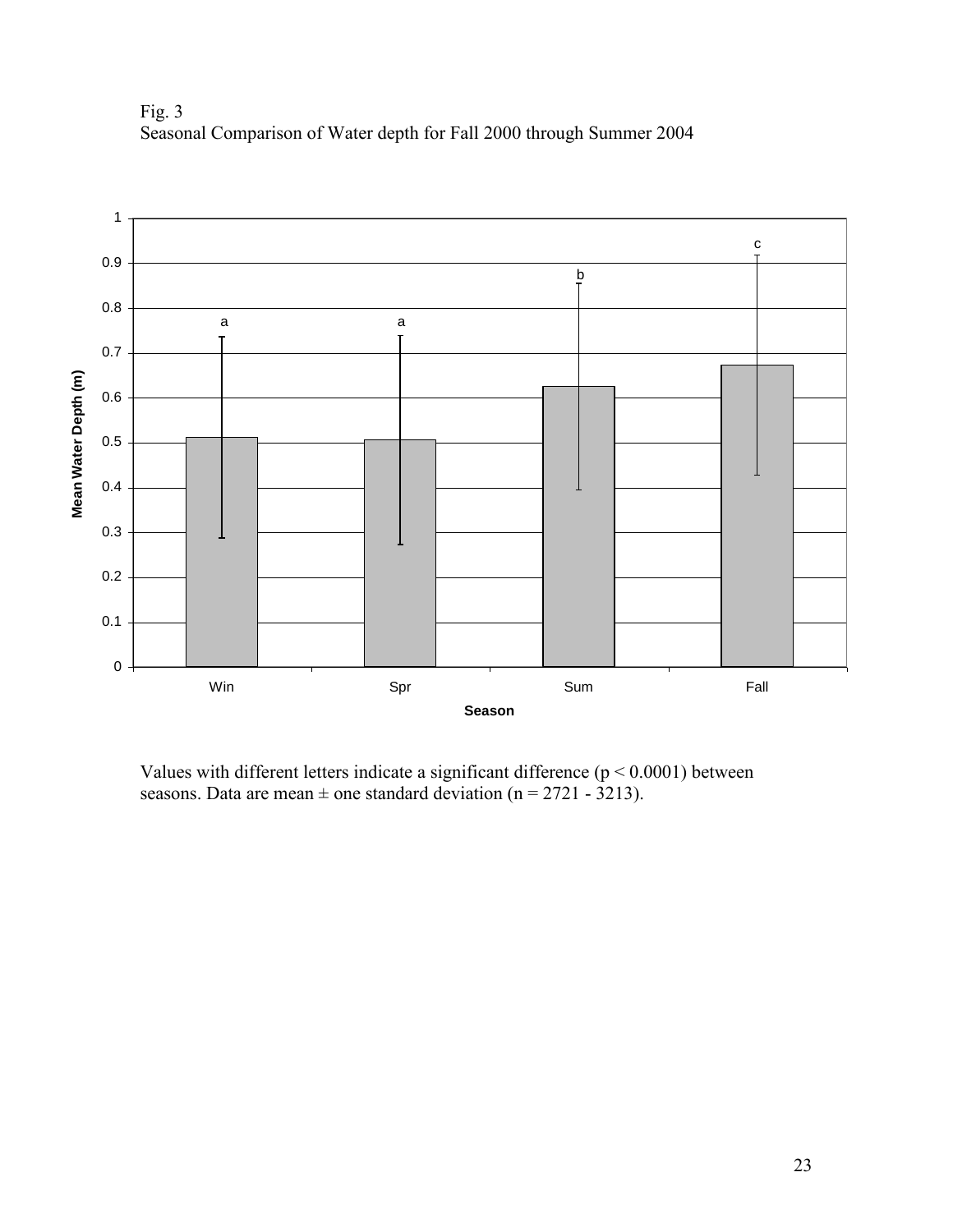Fig.  $4$ 

Seasonal Comparison of *Vallisneria americana* Maximum Water Depth Distribution for Fall 2000 through Summer 2004.



Values with different letters indicate a significant difference (p < 0.001) between seasons. Data are mean  $\pm$  one standard deviation (n = 24 - 27).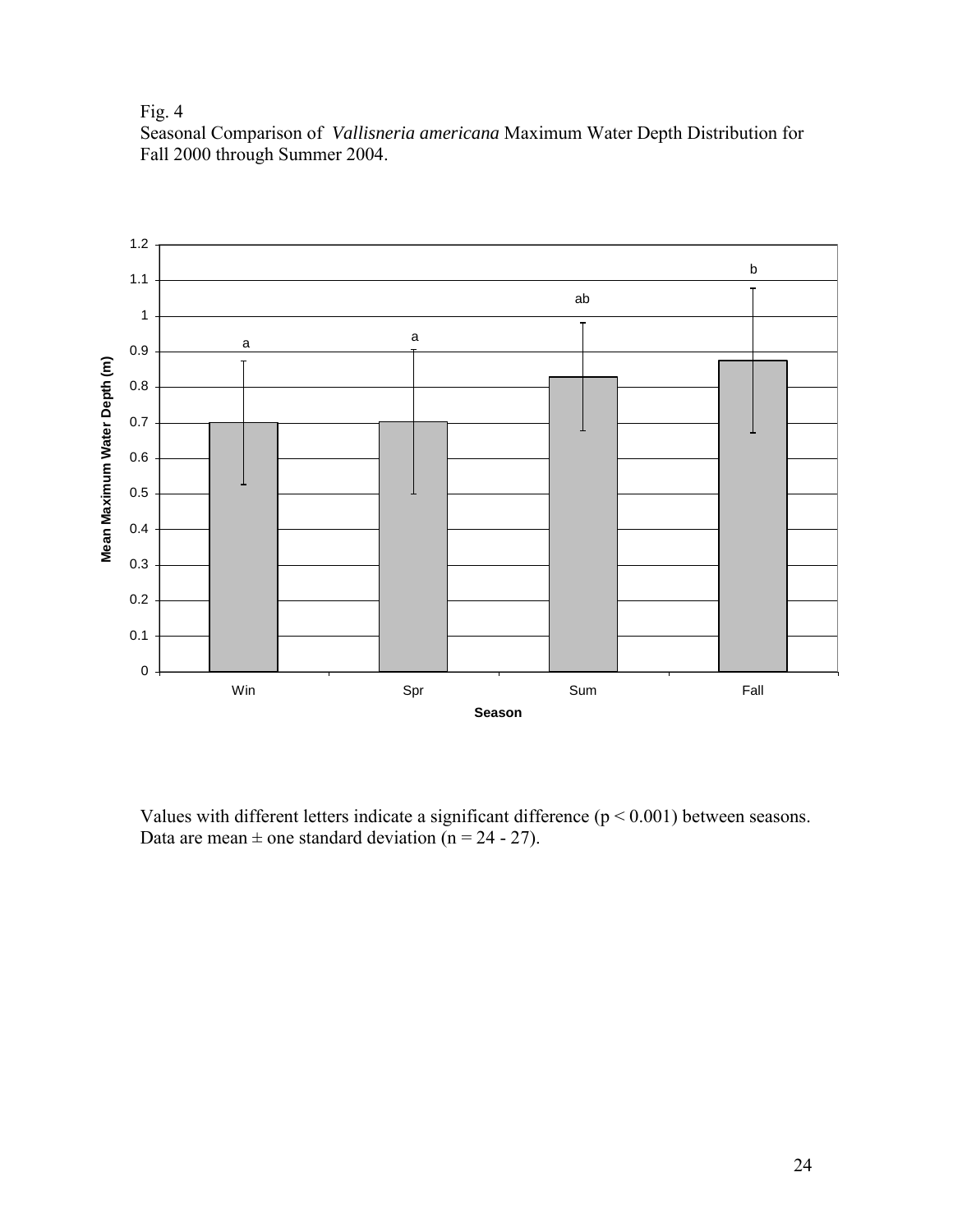

Seasonal Comparison of *Najas guadalupensis* Maximum Water Depth Distribution for Fall 2000 through Summer 2004.



Values with different letters indicate a significant difference (p < 0.05) between seasons. Data are mean  $\pm$  one standard deviation (n = 24 - 27). Win and Fall values significantly different at  $p < 0.1$  ( $p = 0.0504$ )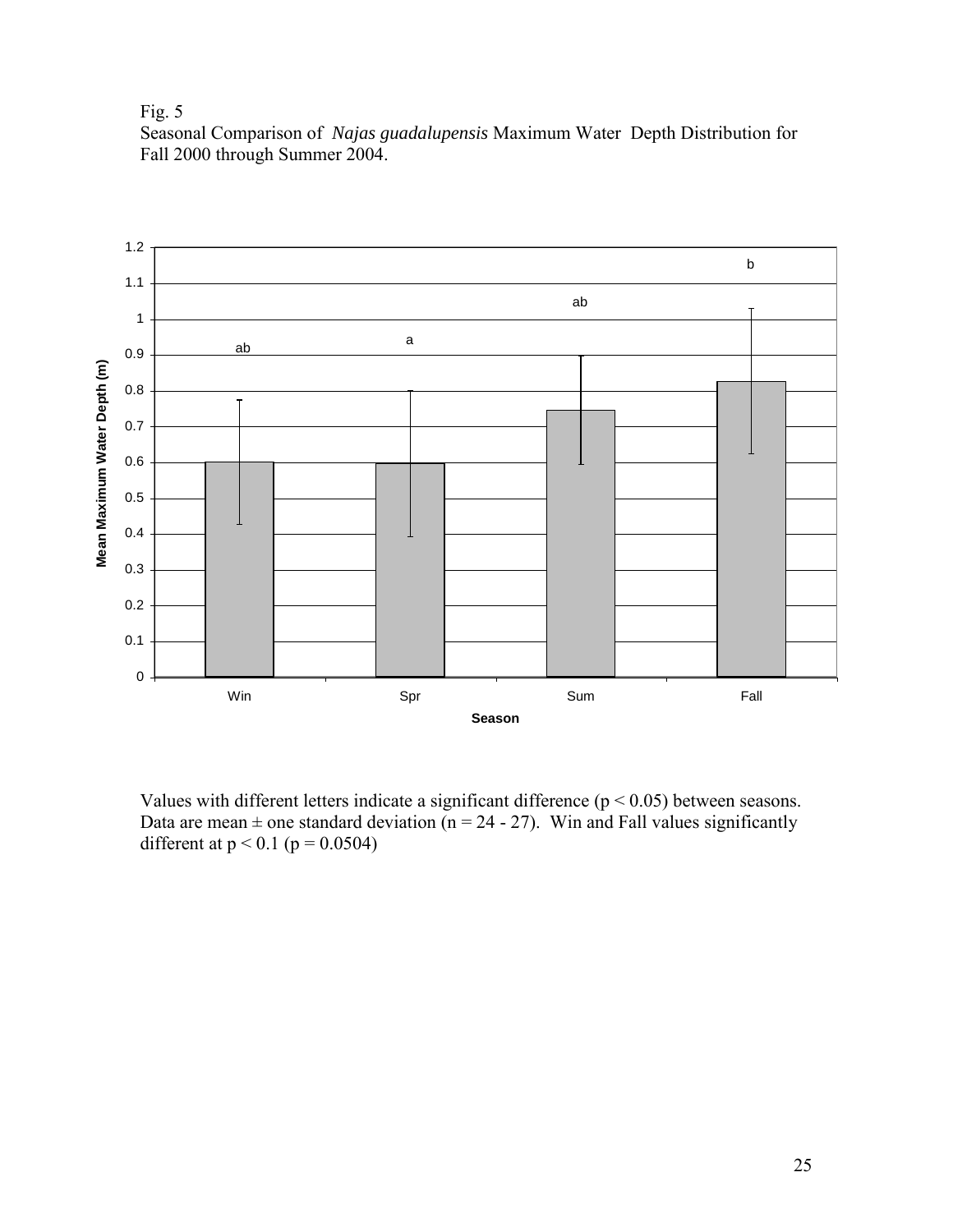

Seasonal Comparison of *Ruppia maritima* Maximum Water Depth Distribution for Fall 2000 through Summer 2004.



Values with different letters indicate a significant difference  $(p < 0.05)$  between seasons. Data are mean  $\pm$  one standard deviation (n = 13 - 17).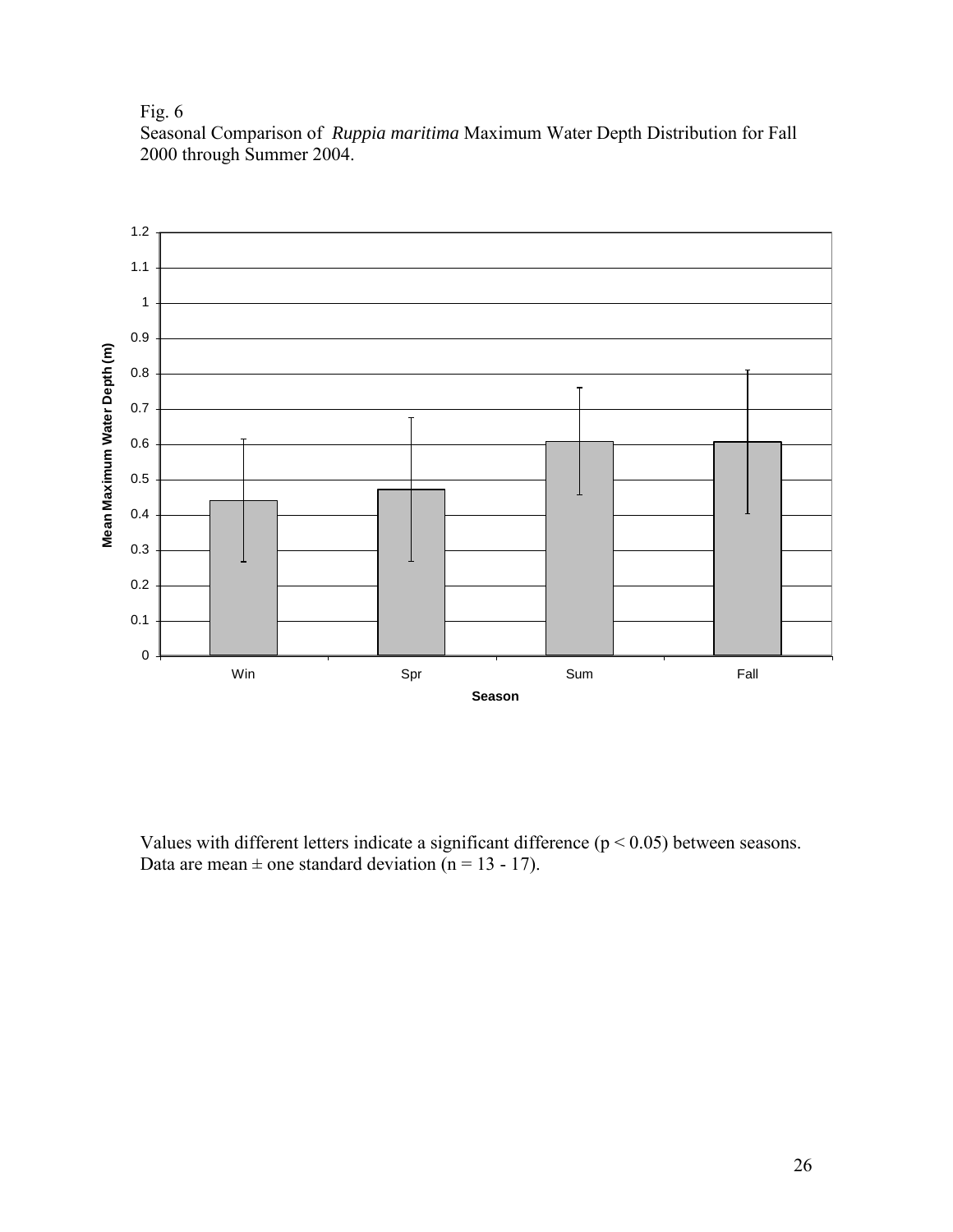Fig.  $7$ Interspecific Maximum Water Depth Distribution Across Seasons.



Values with different letters indicate a significant difference  $(p < 0.01)$  between species. Data are mean  $\pm$  one standard deviation (n = 57 - 105).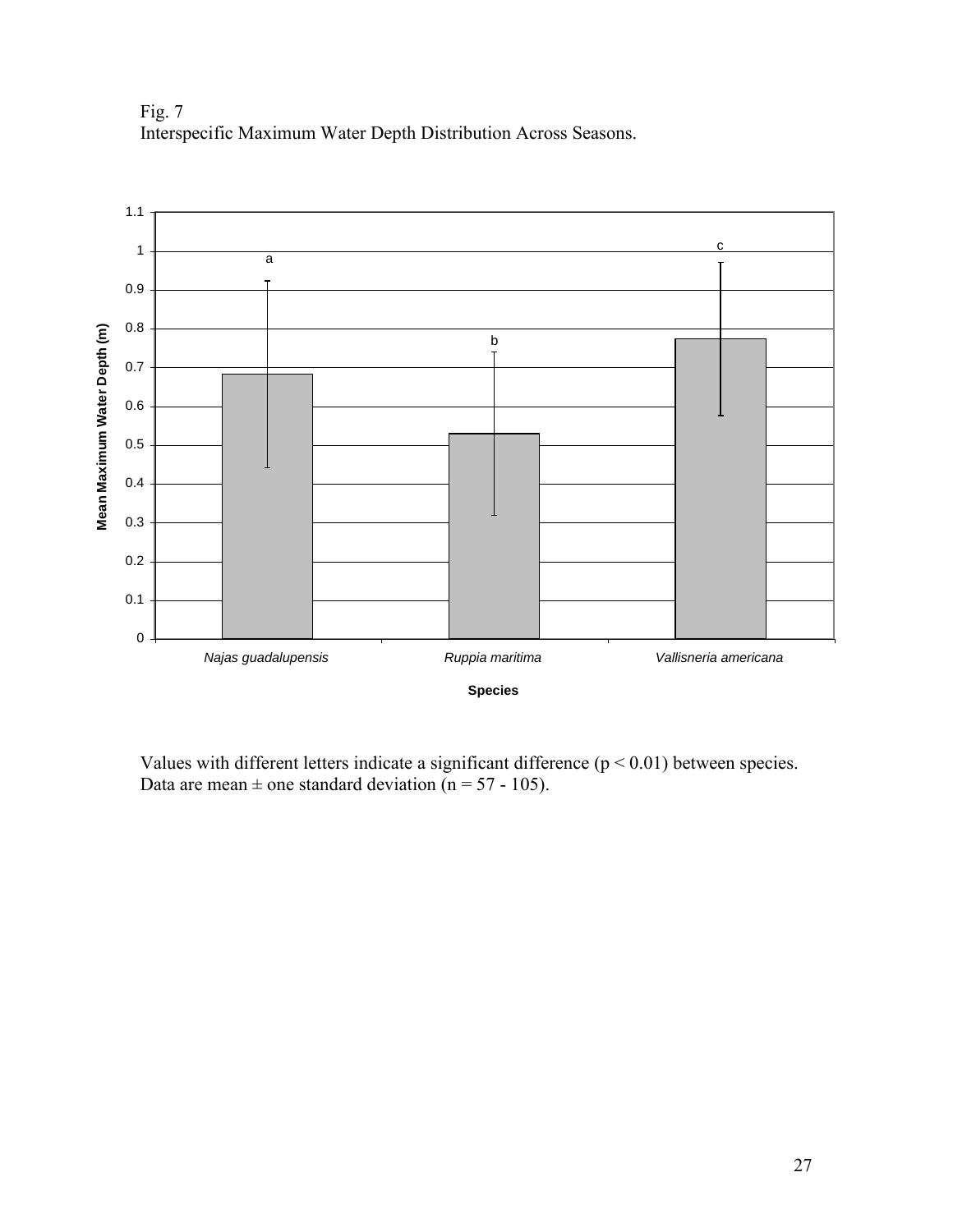Fig. 8

Water Depth Distribution of *Najas guadalupensis, Ruppia maritima, and Vallisneria americana*: Bolles School.



**Water Depth (m)**

Water Depth (m)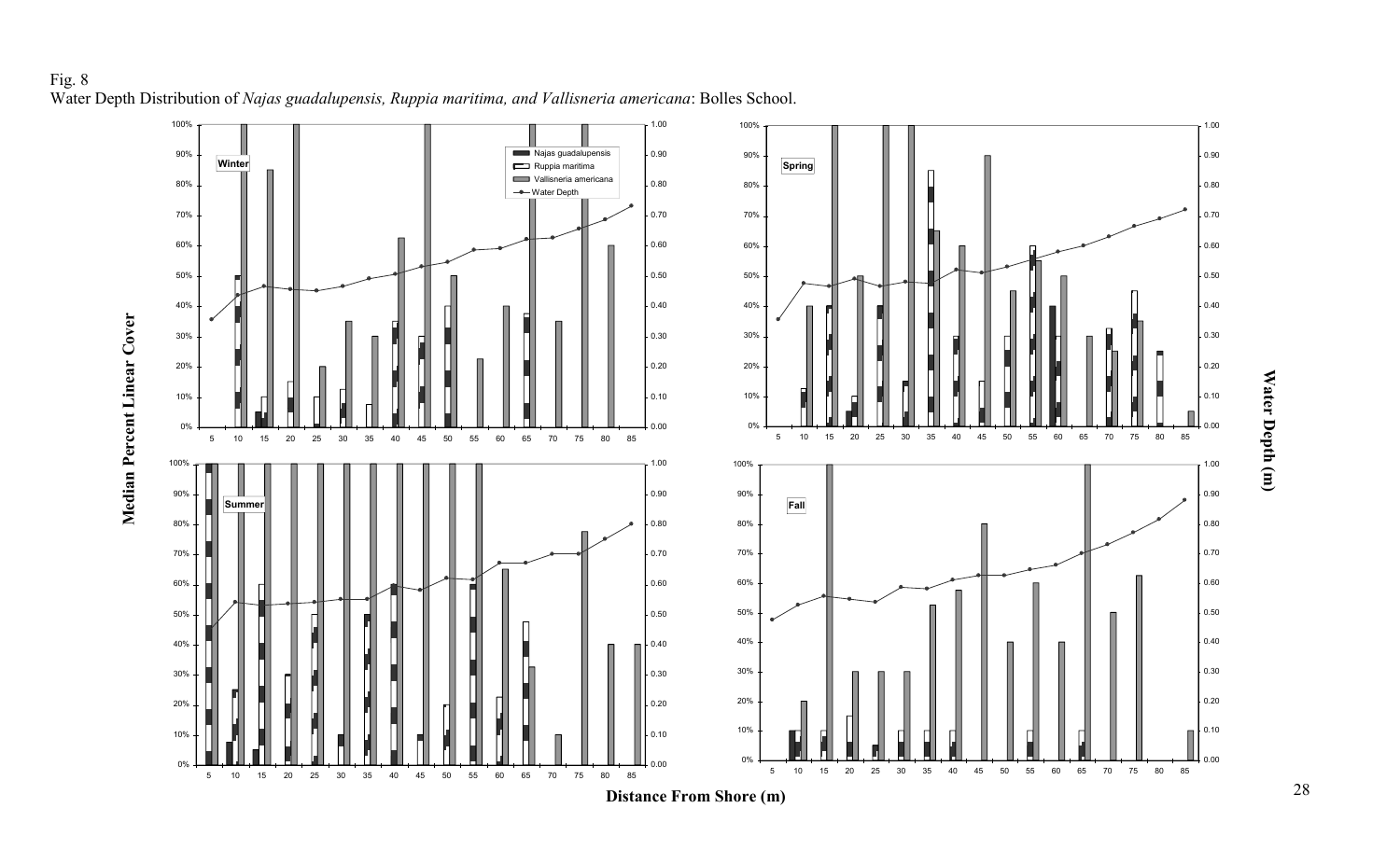

Water Depth Distribution of *Najas guadalupensis, Ruppia maritima, and Vallisneria americana*: Buckman.

Fig. 9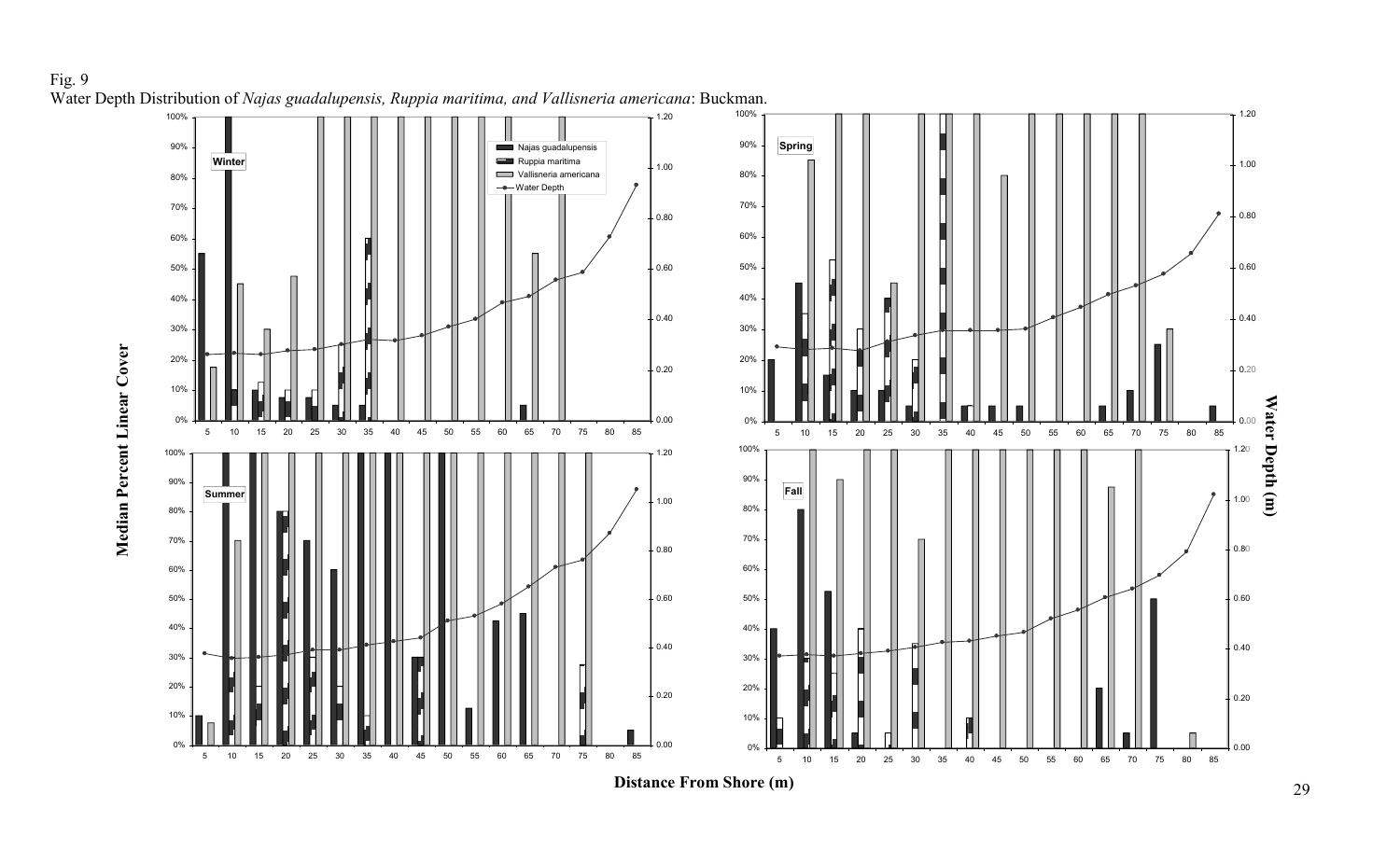# Water Depth (m) **Water Depth (m)**

1.2

#### **Winter** 90% 100% 0.8 0.9 Najas guadalupensis Ruppia maritima **Spring** 90% 100% Fig. 10 Water Depth Distribution of *Najas guadalupensis, Ruppia maritima, and Vallisneria americana*: Moccasin Slough.

**Median Percent Linear Cover**

Median Percent Linear Cover

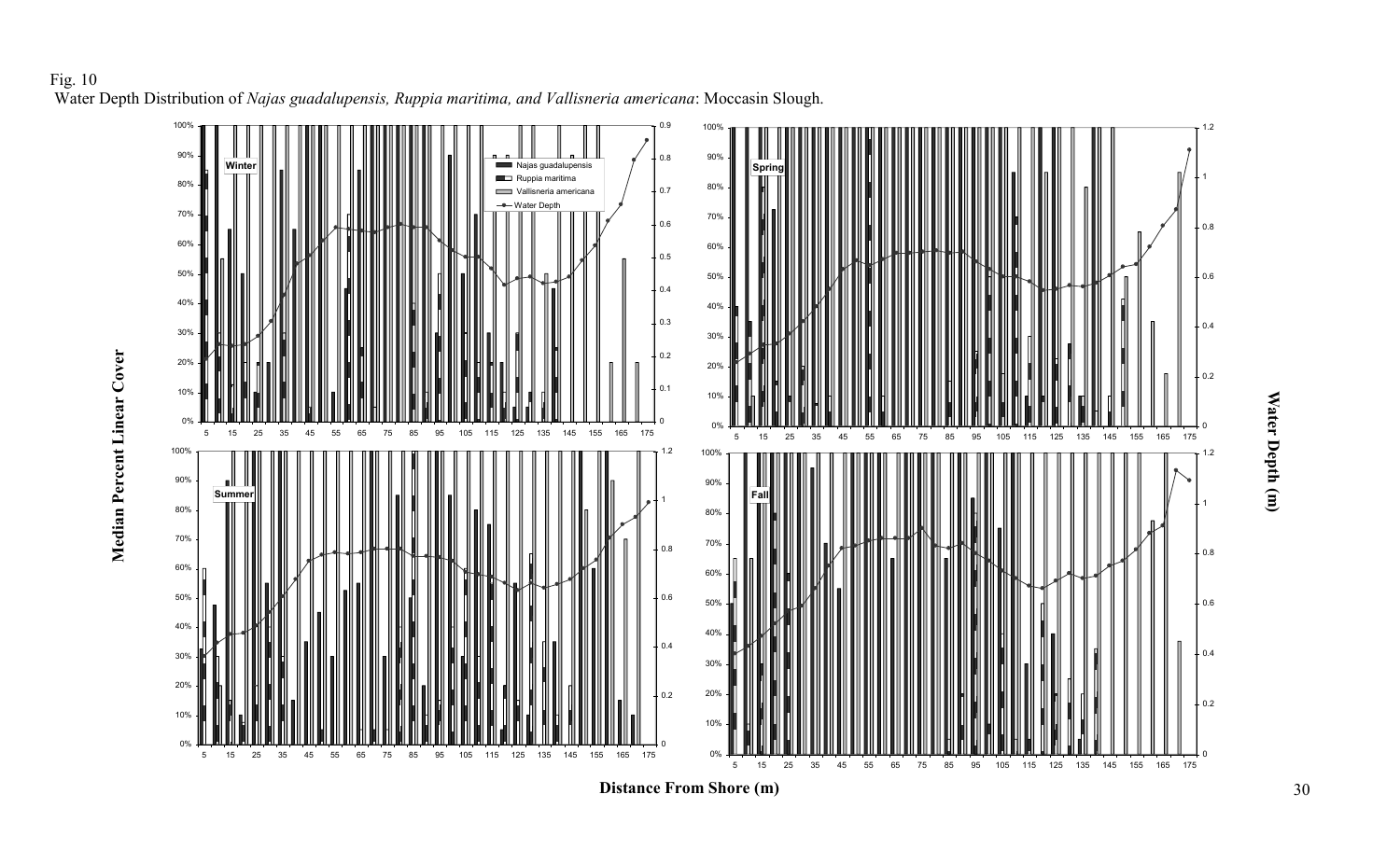

**Median Percent Linear Cover**

Median Percent Linear Cover





**Water Depth (m)**

Water Depth (m)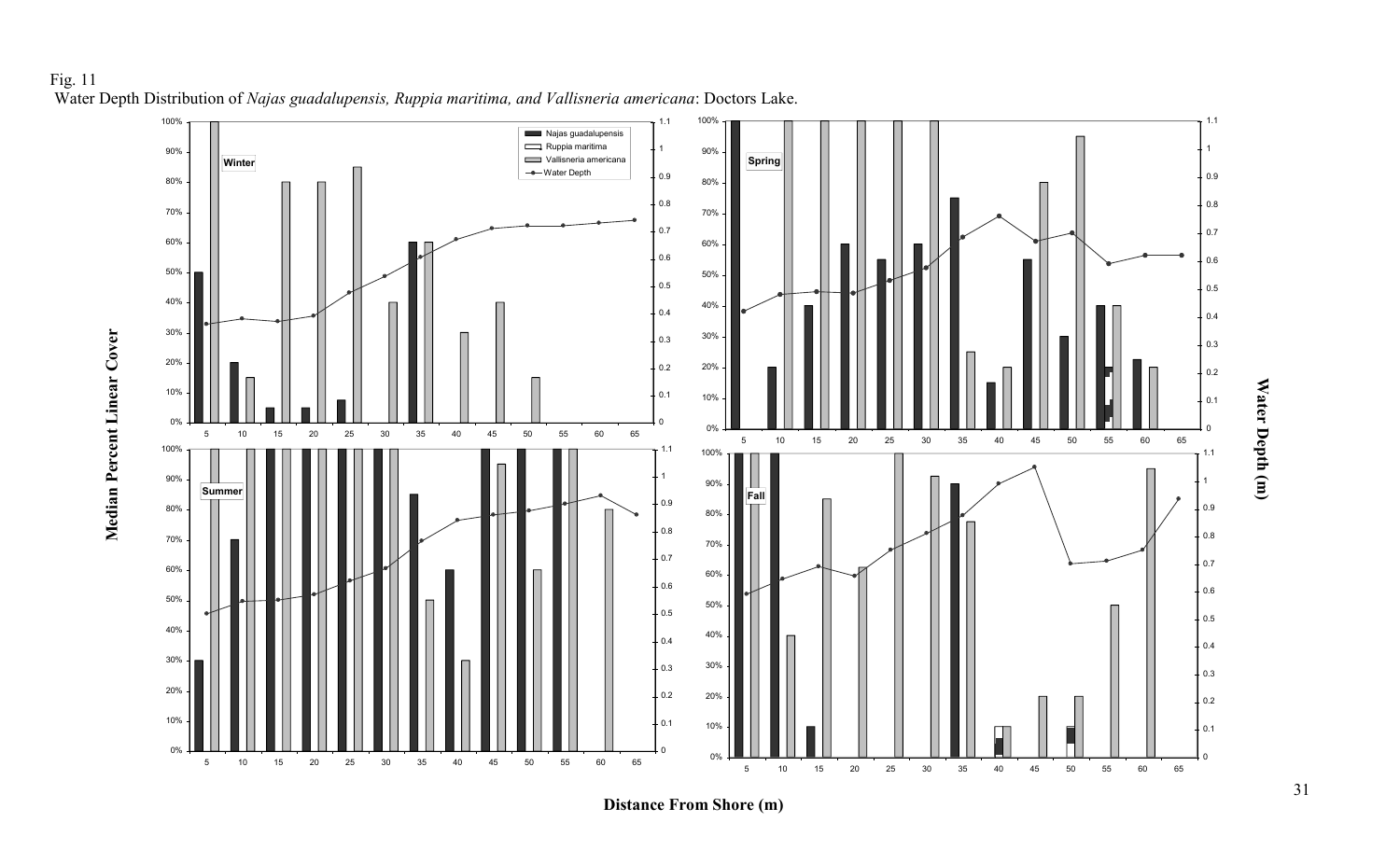## Fig. 12 Water Depth Distribution of *Najas guadalupensis, Ruppia maritima, and Vallisneria americana*: Scratch Ankle.

**Median Percent Linear Cover**

Median Percent Linear Cover



**Distance From Shore (m)**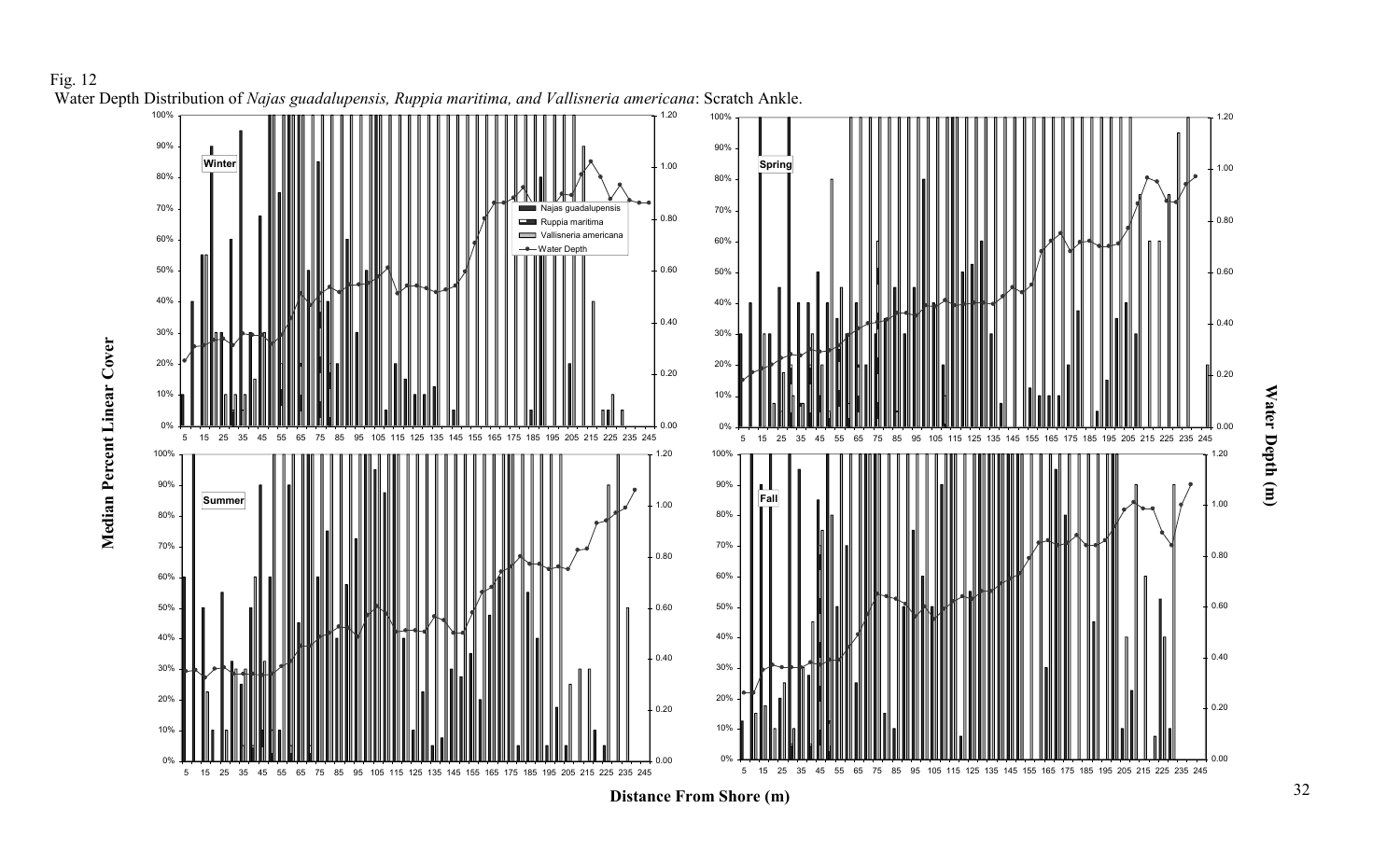### Fig. 13 Water Depth Distribution of *Najas guadalupensis, Ruppia maritima, and Vallisneria americana*: Rice Creek.

**Median Percent Linear Cover**

Median Percent Linear Cover



**Water Depth (m)**

Water Depth (m)